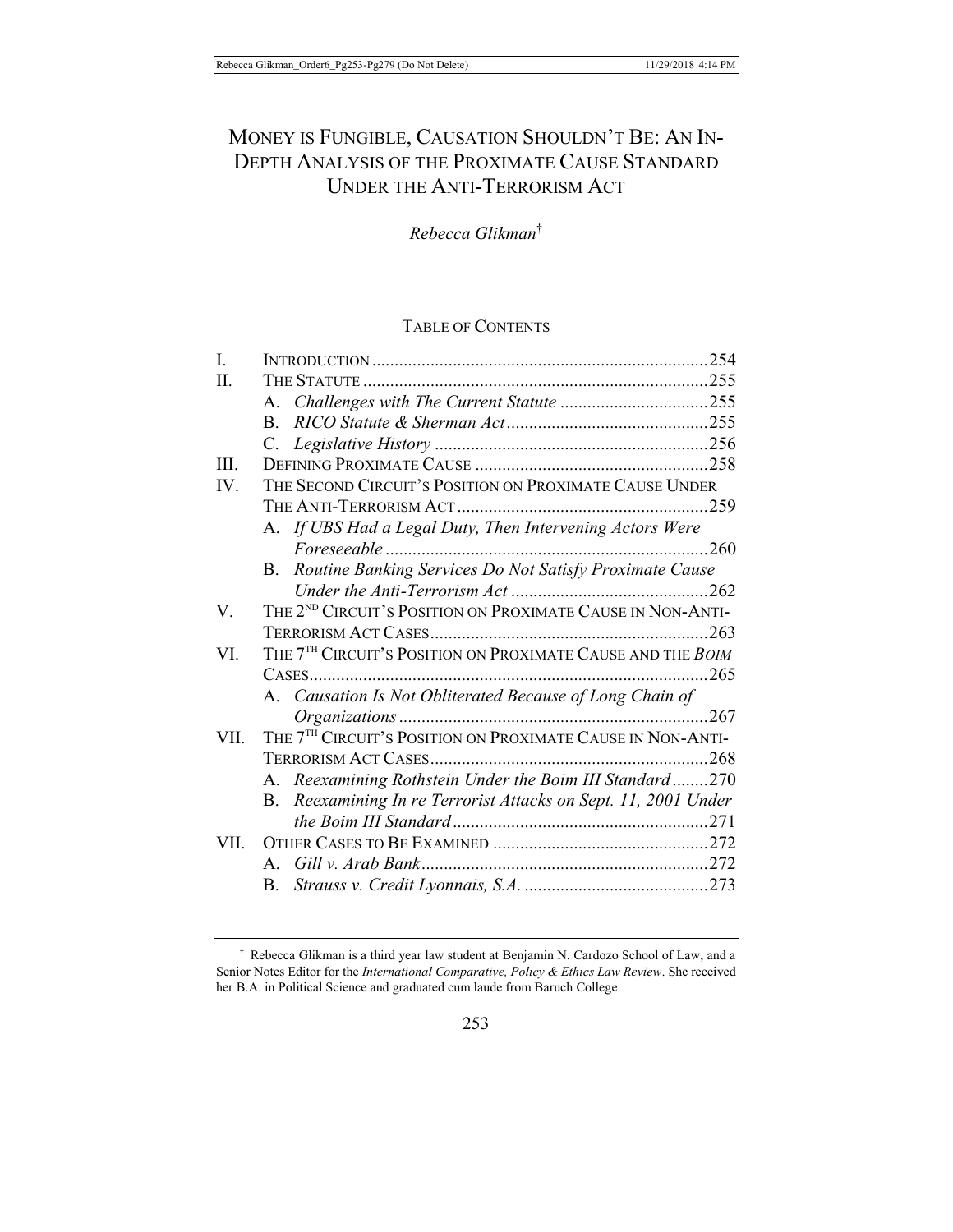|     | 1. Tracing Dollar for Dollar is Impossible as Explained by |  |
|-----|------------------------------------------------------------|--|
|     | the Strauss v. Credit Lyonnais, S.A. Court273              |  |
|     |                                                            |  |
|     | 1. The Distinction Between State Sponsors of Terrorism and |  |
|     | Foreign Terrorist Groups Should Be Irrelevant276           |  |
| IX. |                                                            |  |
|     | A. All Circuits Should Embrace the Standard of Proximate   |  |
|     | Cause as Outlined by the Seventh Circuit in Boim III 278   |  |

#### I. INTRODUCTION

Over the past decade, the frequency of terrorist attacks globally has been well documented. In 2015 alone, there was a notable increase in the amount of fatal terrorist attacks against people living in countries representing the world's biggest economies.<sup>1</sup>

In the US unfortunately, the effects of terrorist attacks are felt by citizens at home and abroad. With the increased spate of terrorism globally, U.S. citizens are frequently victims of terrorism on foreign soil.<sup>2</sup> This increase in terrorism has caused numerous problems for the victims and their families, creating substantial difficulty in bringing suits against the perpetrators of crimes. The Anti-Terrorism Act (ATA) was enacted to deal with these issues. $3$  The statute creates a cause of action for:

Any national of the United States injured in his or her person, property, or business by reason of an act of international terrorism, or his or her estate, survivors, or heirs, may sue therefor in any appropriate district court of the United States and shall recover threefold the damages he or she sustains and the cost of the suit, including attorney's fees.<sup>4</sup>

This note purports to examine the standard of causation implied by the wording of the statute. Ultimately, this note will argue that strict proximate cause is too stringent a causation standard to be used when analyzing liability under the Anti-Terrorism Act and will instead endorse

<sup>1</sup> *See* Kara Fox & Dave Gilbert, *Terror Attacks in Developed World Surge 650% in One Year*, CNN (Nov. 16, 2016, 7:54 AM), http://www.cnn.com/2016/11/16/world/global-terrorismreport/index.html.

<sup>2</sup> *Id.*; *see, e.g.,* Elizabeth Redden, *Study Abroad and Terror*, INSIDE HIGHER ED (Mar. 30, 2016) https://www.insidehighered.com/news/2016/03/30/terror-attacks-europe-strike-epicenteramerican-study-abroad.

<sup>3 18</sup> U.S.C. § 2333 (2012).

<sup>4</sup> *Id.* § 2333(a).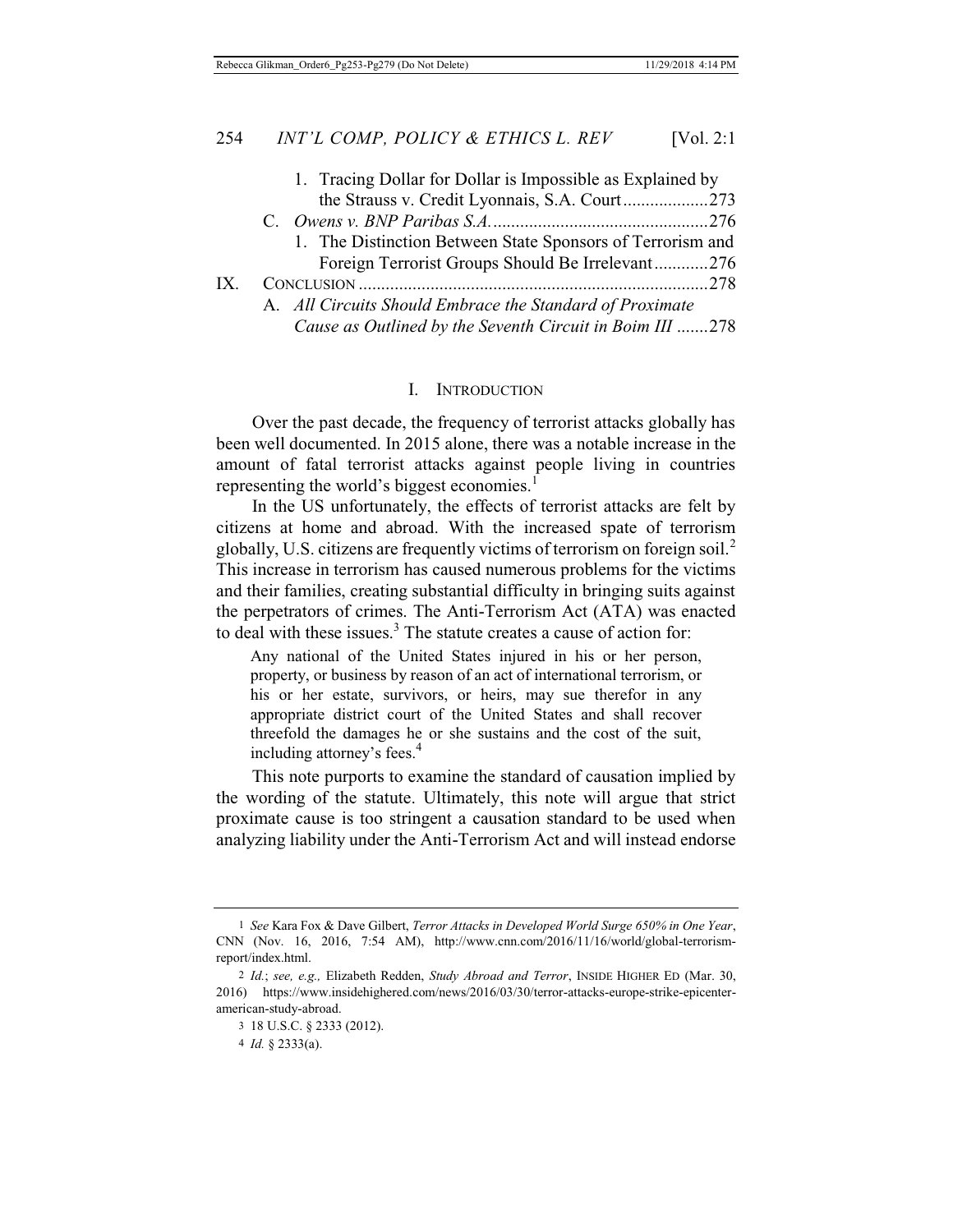the interpretation of proximate cause as was decided by the Seventh Circuit in *Boim v. Holy Land Foundation for Relief & Development.*<sup>5</sup>

### II. THE STATUTE

#### *A. Challenges with The Current Statute*

The current statute has been read by numerous courts to imply a standard of proximate cause when it comes to causation in terrorism cases tried under the Anti-Terrorism Act.<sup>6</sup> The term "by reason"<sup>7</sup> has been typically interpreted to mean that Congress intended for a showing of proximate cause.<sup>8</sup> It is for this reason most courts have implied a standard of proximate cause when trying a case under the Anti-Terrorism Act.

### *B. RICO Statute & Sherman Act*

The Racketeer Influenced and Corrupt Organizations Act (RICO), which employs nearly identical wording to that of the Anti-Terrorism Act, has been held to impose a proximate cause standard.<sup>9</sup> The RICO statute states, "[a]ny person injured in his business or property by reason of a violation of section 1962 of this chapter may sue therefor in any appropriate United States district court."10 In *Holmes v. Securities Investor Protection Corp.,* the Supreme Court held that the "by reason of" language clearly implied a standard of proximate cause.11 The Supreme Court noted that many previous courts had come to interpret the "by reason of" wording to require a showing of proximate cause and that the legislature had clearly used the same language because it contained "the judicial gloss that avoided a simple literal interpretation."<sup>12</sup>

In creating the Sherman Anti-Trust Act, Congress again used the same "by reason of" language.<sup>13</sup> In *Associated General Contractors of California, Inc. v. California State Council of Carpenters*, the Supreme Court noted that "Congress intended the Act to be construed in the light

<sup>5</sup> Boim v. Holy Land Found. for Relief & Dev. (*Boim III*), 549 F.3d 685 (7th Cir. 2008) (en banc); *see infra* note 36 and accompanying text.

<sup>6</sup> *See, e.g.*, Rothstein v. UBS AG, 708 F.3d 82 (2d Cir. 2013).

<sup>7</sup> *See* § 2333.

<sup>8</sup> *See Rothstein*, 708 F.3d at 95.

<sup>9</sup> *See* 18 U.S.C. § 1962 (2012).

<sup>10</sup> *Id.* § 1964.

<sup>11</sup> Holmes v. Sec. Inv'r Prot. Corp., 503 U.S. 258, 267 (1992).

<sup>12</sup> *Id.* at 268 (citation omitted).

<sup>13 15</sup> U.S.C. § 15(c) (2012).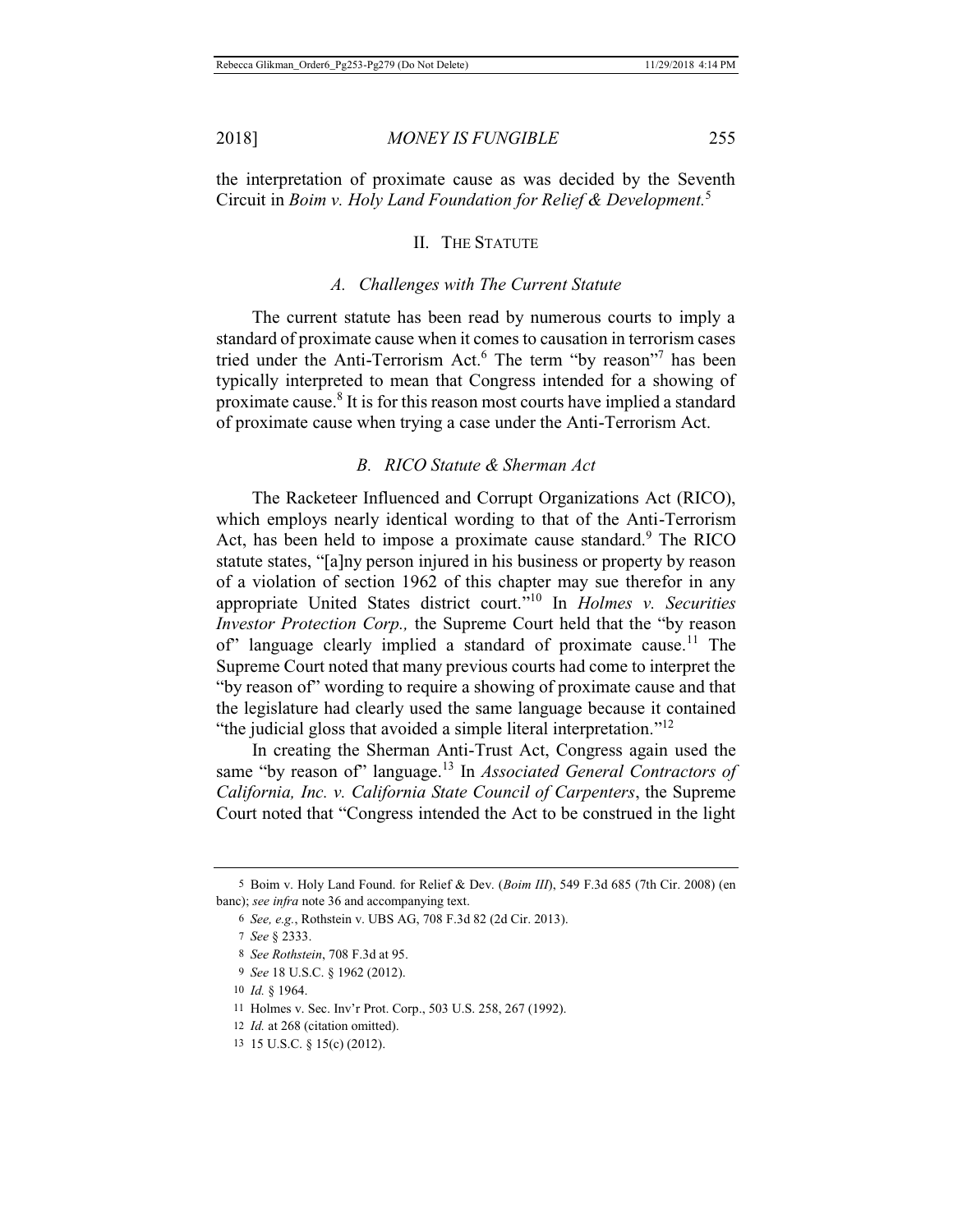of its common-law background."14 Senator Sherman stated that the bill "does not announce a new principle of law, but applies old and well recognized principles of the common law to the complicated jurisdiction of our State and Federal Government."<sup>15</sup>

### *C. Legislative History*

Many plaintiffs in Anti-Terrorism Act cases have argued that the legislature clearly wanted to impose a broad sweeping cause of action when it enacted the statute.<sup>16</sup> The Senate Judiciary Committee report attached to the Anti-Terrorism Act statute indicates that the purpose of the statute is to allow for the "imposition of liability at any point along the causal chain of terrorism."17 It can be inferred that the legislature wanted to create a broad cause of action which would allow victims and their families to recover at any point along the causal chain. The legislature specifically and intentionally made sure to include the terminology of "any point along the causal chain of terrorism," because they knew just how far the causal chain could stretch when it comes to terrorism.<sup>18</sup> Perhaps Congress intended to differentiate the "by reason of" language from previous instances where it used the language to connote a showing of proximate cause.

When then President Bush signed the legislation into law, he expressed his approval of a law that would ensure a remedy for Americans injured abroad in ruthless acts of terrorism.<sup>19</sup> The President stated that he was "pleased that the bill explicitly authorizes an American national to file suit in the United States for the recovery of treble damages against the perpetrators of international terrorism. This will ensure that, if needed, a remedy will be available for Americans injured abroad by senseless acts of terrorism."<sup>20</sup> Signing of the statute signified just how important a cause of action for terrorism victims was to the administration.

Unlike other crimes, terrorism cases, more specifically Anti-Terrorism Act cases, generally involve some sort of imposition of

<sup>14</sup> Associated Gen. Contractors of Cal., Inc. v. Cal. State Council of Carpenters, 459 U.S. 519, 531 (1983) (citation omitted).

<sup>15 21</sup> CONG. REC. 2456 (1890) (statement of Sen. Sherman).

<sup>16</sup> *See, e.g.*, Owens v. BNP Paribas S.A., 235 F. Supp. 3d 85, 95 (D.D.C. 2017).

<sup>17</sup> S. REP. NO. 102-342, at 22 (1992).

<sup>18</sup> *Id.*

<sup>19</sup> Statement on Signing the Federal Courts Administration Act of 1992, 2 PUB. PAPERS 2090, 2090–91 (Oct. 29, 1992).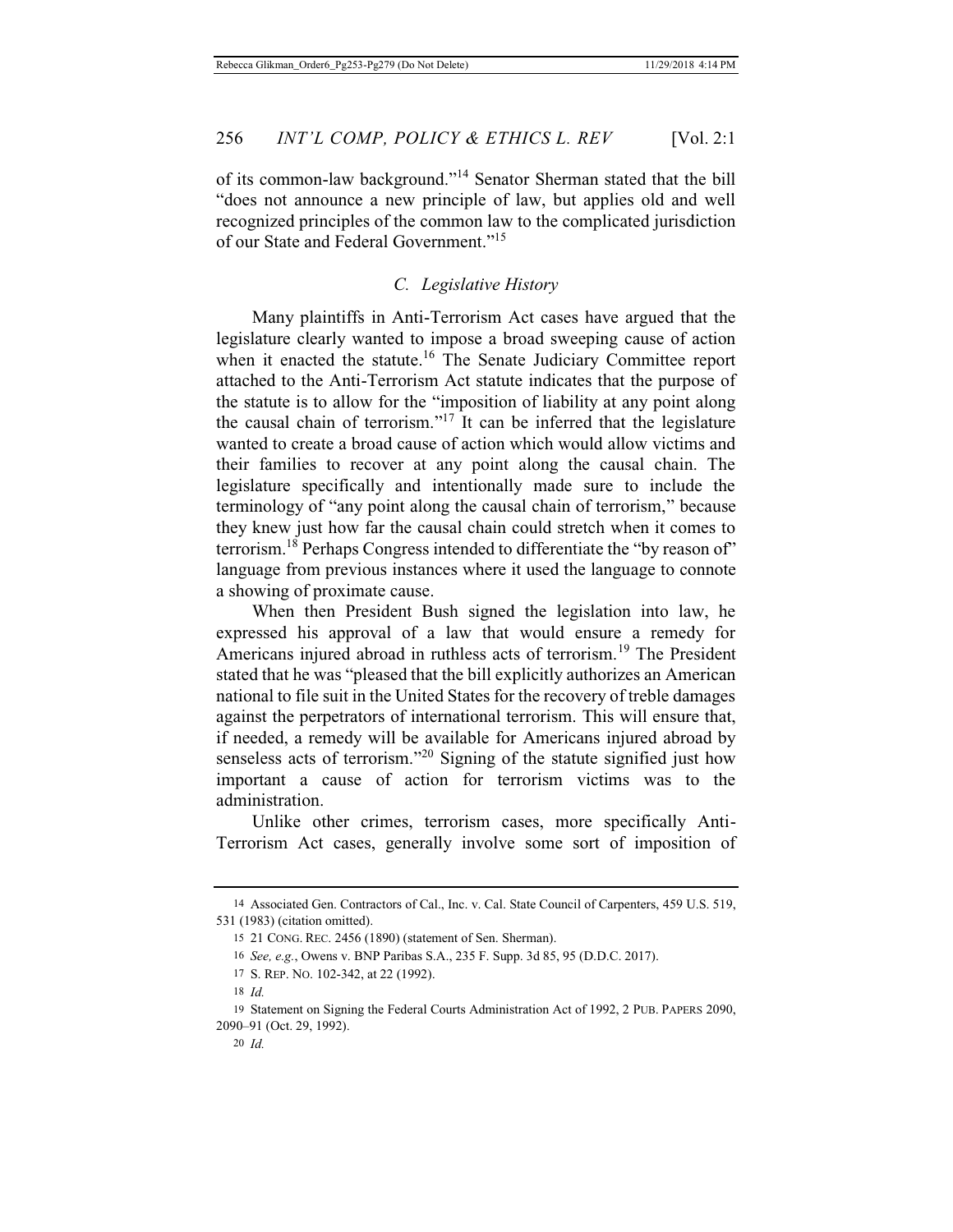liability on the funders of terrorism.<sup>21</sup> Because of the tricky nature of terrorism, it is oftentimes impossible to impose liability on the first-hand perpetrators of the crime, either because they are dead or because they are involved in guerilla warfare and tracking the perpetrators down is next to impossible.22 Therefore, victims and their families go after the funders of terrorism, oftentimes leading to banks, shell companies, and charity organizations that stand as a front for actual terrorist organizations.<sup>23</sup> Shell companies are particularly vexing, as finding the true owner to impose liability can prove to be nearly impossible.<sup>24</sup> However,

Though terrorists frequently launder money through financial markets and other expected channels, terrorism is also heavily financed through legitimate means, such as charities and trusts. Because of the generally unregulated nature of these funds, terrorists' exploitation of charitable and nonprofit resources presents one of the most "serious challenges" for law enforcement.<sup>25</sup>

The main issue that arises in Anti-Terrorism Act cases is as follows: If an individual gives money to a terrorist organization, there is a clearcut proximate cause relationship. However, if one donates money to a charity organization and that organization in turns gives the money to a terrorist organization, then there is an ambiguous proximate cause case.<sup>26</sup>

Members of Congress have opined that the only way to stop terrorism is to cut off their source of funding. $27$ 

As clues from the September 11, 2001, terrorist attacks have been released to the public, it is increasingly evident that the operation was highly sophisticated and involved years of planning, intelligence, and training. Such an operation was not conducted on a shoe-string budget. It required large amounts of money for support of covert agents, bribes, logistics, supplies, and training. $28$ 

27 S. REP. NO. 102-342, at 22 (1992).

<sup>21</sup> *See, e.g.,* Michael M. Wiseman, *Anti-Terrorism Act Liability for Financial Institutions*, Harvard Law School Forum on Corporate Governance and Financial Regulation (Mar. 16, 2013), https://corpgov.law.harvard.edu/2013/03/16/anti-terrorism-act-liability-for-financial-institutions/.

<sup>22</sup> *See* Stefanie Ostfeld, *Shell Game: Hidden Owners and Motives*, CNN (Sept. 11, 2012, 2:32 PM), http://www.cnn.com/2011/10/26/opinion/ostfeld-shell-companies/index.html.

<sup>23</sup> *See id*.

<sup>24</sup> *See id*.

<sup>25</sup> Shima Baradaran et. al., *Funding Terror*, 162 UNIV. PA. L. REV. 477, 490 (2014).

<sup>26</sup> *See e.g.*, Boim v. Holy Land Found. for Relief & Dev. (*Boim III*), 549 F.3d 685, 685 (7th Cir. 2008).

<sup>28</sup> John Hulsman, Brett Schaefer & Gerald O'Driscoll, *Stopping Terrorism: Follow the Money*, HERITAGE FOUND., (Sept. 25, 2001) http://www.heritage.org/homeland-security/report/stoppingterrorism-follow-the-money.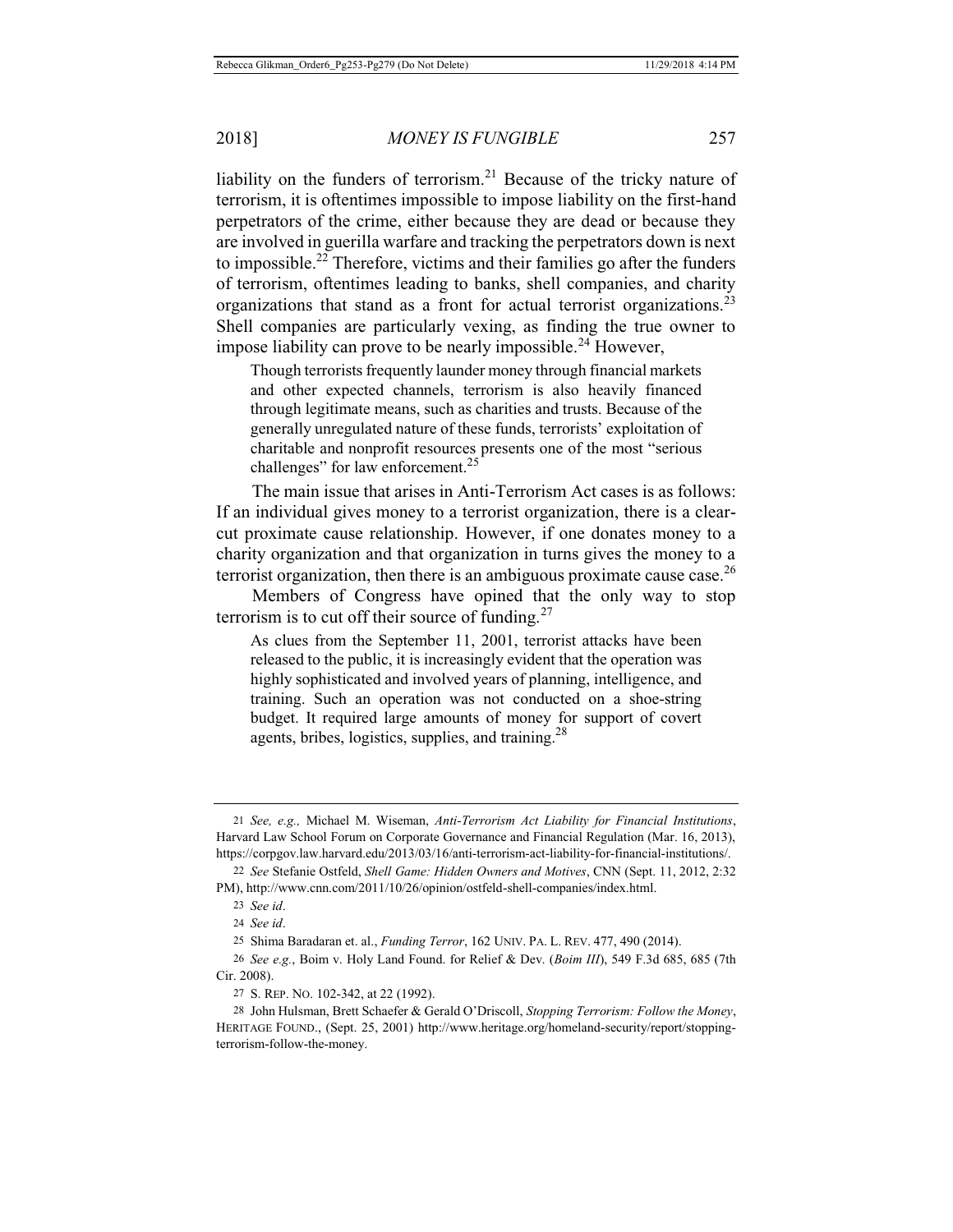Most mass terrorist attacks occur with funding funneled through an illicit chain of organizations.<sup>29</sup> Imposing liability on these links in the chain is an attempt to help stop the funding of terrorism, and eventually terrorism itself.

### III. DEFINING PROXIMATE CAUSE

There are two competing camps when it comes to the definition of proximate cause. These opposing views date back to the classic case of *Palsgraf v. Long Island Railroad Co.*<sup>30</sup> Justice Cardozo's opinion explained that a defendant can only be held liable to those plaintiffs whose harm is clearly reasonably foreseeable from the defendant's actions.31 In his dissent, Justice Andrews outlined a different approach which considered a plethora of factors in reaching a verdict on a finding of proximate cause:

The court must ask itself whether there was a natural and continuous sequence between cause and effect. Was the one a substantial factor in producing the other? Was there a direct connection between them, without too many intervening causes? Is the effect of cause on result not too attenuated? Is the cause likely, in the usual judgment of mankind, to produce the result? Or, by the exercise of prudent foresight, could the result be foreseen? Is the result too remote from the cause, and here we consider remoteness in time and space.<sup>32</sup>

Perhaps, the Second Circuit takes an approach more akin to Justice Cardozo's, and the Seventh Circuit takes an approach more in line with Justice Andrews. The Seventh Circuit, in its approach, considered the fact that this was a terrorism case with intervening actors and an extended period in time and space.<sup>33</sup>

In *Rothstein v. UBS AG*, the Second Circuit stated:

Central to the notion of proximate cause is the idea that a person is not liable to all those who may have been injured by his conduct, but only to those with respect to whom his *acts were a substantial factor in the sequence of responsible causation* and whose injury was reasonably foreseeable or anticipated as a natural consequence.<sup>34</sup>

29 *Id.*

- 32 *Id.* at 104 (Andrews, J., dissenting).
- 33 *See* discussion *infra* Part IV.A.

<sup>30</sup> Palsgraf v. Long Island R.R. Co., 162 N.E. 99 (N.Y. 1928).

<sup>31</sup> *Id.* at 100.

<sup>34 708</sup> F.3d at 91.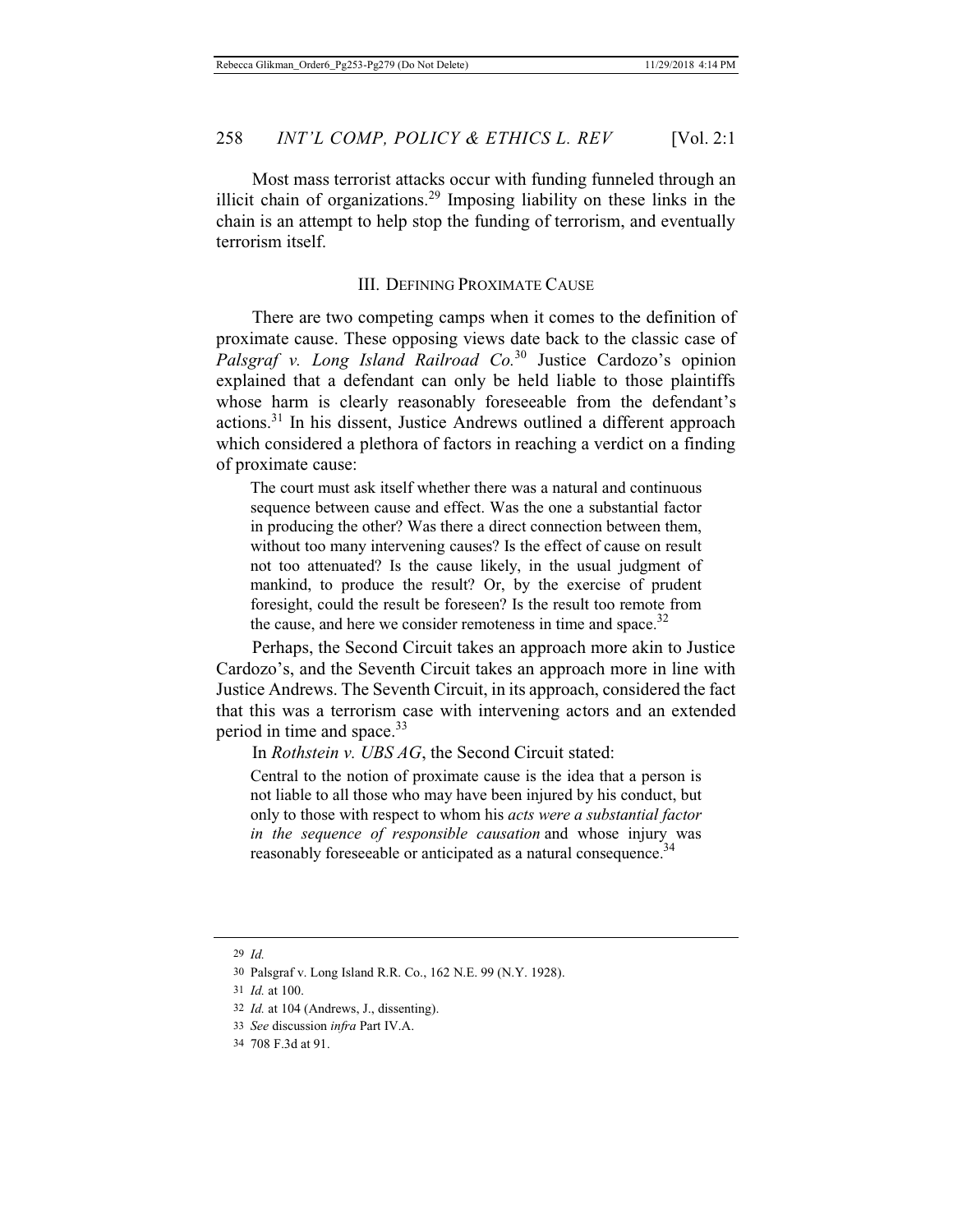Meaning, a defendant's action has to be reasonably foreseeable to have caused a plaintiff's harm.<sup>35</sup> The issue turns on what a court views as reasonably foreseeable when it comes to Anti-Terrorism Act cases. Some plaintiffs would like to argue that reasonably foreseeable should encompass any time an individual donates money to terrorist organization, knowingly or without knowledge (because it is through a charity or shell organization).36 However, many courts, specifically the Second Circuit, have been adamant in their position that this is not the correct standard to apply.<sup>37</sup>

### IV. THE SECOND CIRCUIT'S POSITION ON PROXIMATE CAUSE UNDER THE ANTI-TERRORISM ACT

One of the touchstone cases when it comes to examining proximate cause under the Anti-Terrorism Act is *Rothstein v. UBS AG*. 38 In *Rothstein*, UBS was found to have engaged in illegal financial transactions with Iran, a state sponsor of terrorism, in violation of federal regulation.39 UBS at the time was designated as an ECI in Zurich, Switzerland, taking part in the Extended Custodial Inventory (ECI) program. The purpose of the program was "to facilitate the international distribution of U.S. banknotes and to protect against sudden spikes in the international demand for U.S. currency."40 It was through the ECI program that the U.S. government discovered that UBS had transferred funds to Iran and Iranian government organs.<sup>41</sup> Plaintiffs in the case were all killed in numerous bombing and rocket attacks in Israel, carried out by either Hamas or Hezbollah, between the years 1997 and  $2006$ <sup>42</sup> Plaintiffs alleged that the ability of Hamas and Hezbollah to engage in terrorist activity "was substantially increased by those organizations' receipt of cash dollars from Iran."<sup>43</sup>

37 *See e.g.*, Rothstein v. UBS AG, 708 F.3d 82 (2d Cir. 2013).

38 708 F.3d at 91.

<sup>35</sup> *See id.*

<sup>36</sup> *See, e.g.*, Brill v. Chevron Corp., No. 15-CV-04916-JD, 2017 WL 76894, at \*4 (N.D. Cal. Jan. 9, 2017).

<sup>39</sup> *See id.* at 86; *see also* 31 C.F.R. § 596.201(a) (2018) ("[N]o United States person, on or after [August 22, 1996], knowing or having reasonable cause to know that a country is designated under section 6(j) of the Export Administration Act . . . as a country supporting international terrorism, shall engage in a financial transaction with the government of that country.").

<sup>40</sup> *Rothstein*, 708 F.3d at 86.

<sup>41</sup> *See id*.

<sup>42</sup> *Id.* at 87

<sup>43</sup> *Id.* at 87.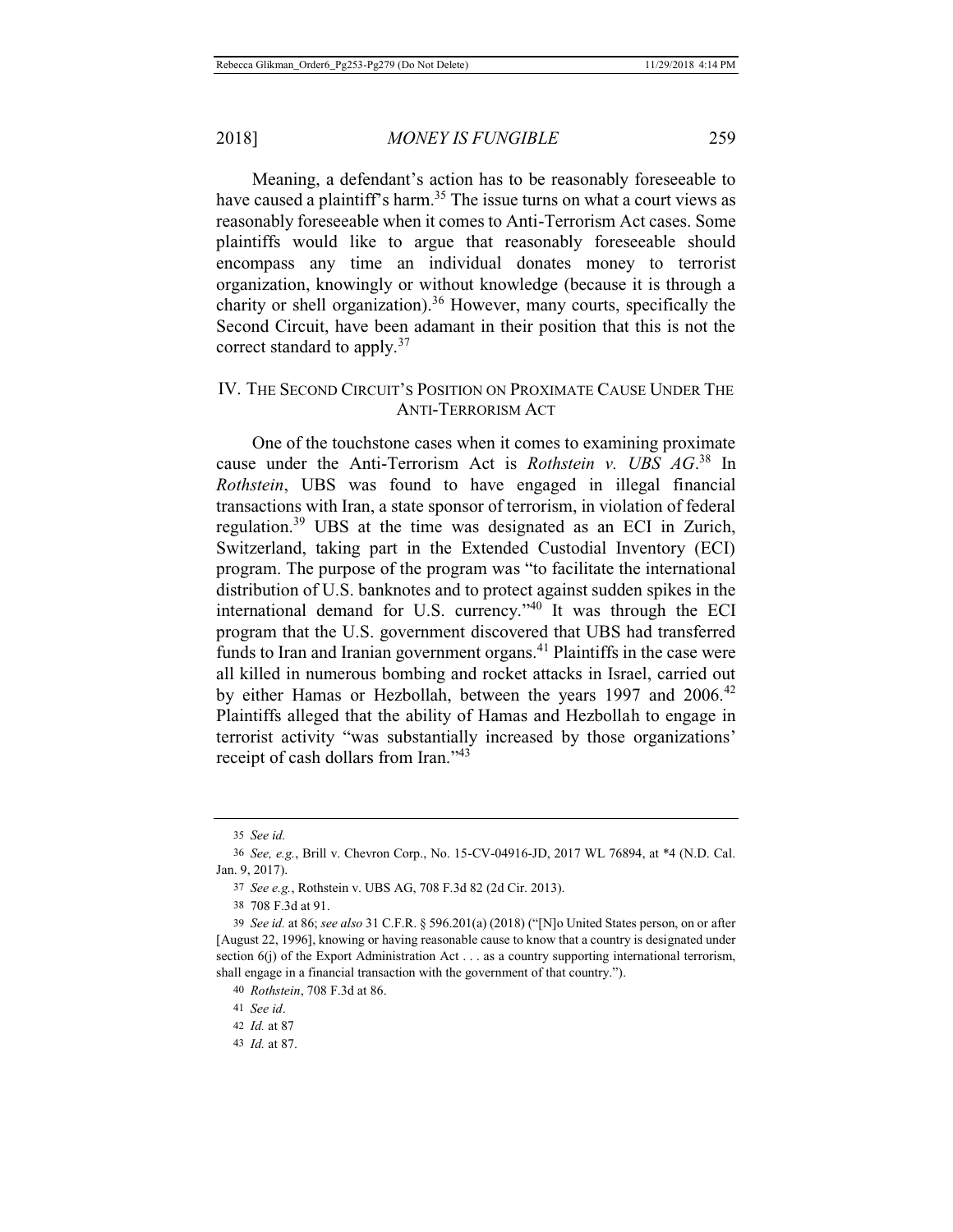In *Rothstein,* the court reasoned that if Congress "had intended to allow recovery upon a showing lower than proximate cause, we think it either would have stated expressly or would at least have chosen language that had not commonly been interpreted to require proximate cause for the prior 100 years."<sup>44</sup> The court held that Plaintiffs did not sufficiently prove proximate cause.<sup>45</sup> The chain of causation was too highly attenuated to adequately prove proximate cause.<sup>46</sup> Because the complaint alleged that UBS had given money to Iran which, in turn, gave money to Hamas and Hezbollah, it could not prove that UBS knew that the money would be given to those terrorist organizations and then used to carry out terror attacks.<sup>47</sup>

### *A. If UBS Had a Legal Duty, Then Intervening Actors Were Foreseeable*

It is clear that UBS had a duty; there was a federal regulation which made transferring funds to Iran illegal.<sup>48</sup> It is also obvious that UBS breached that duty by then providing funds to Iran in violation of the regulation. If UBS had a legal duty not to provide funds to countries designated as state sponsors of terrorism,<sup>49</sup> can it not be said that all intervening actors thereafter should be reasonably foreseeable?

On April 24, 1996, President Clinton signed into law the Antiterrorism and Effective Death Penalty Act of 1996, which prohibits engaging in financial transactions with states that support terrorism.<sup>50</sup> President Clinton stated in his signing memo that he was proud Congress passed the legislation which "took a comprehensive approach to fighting terrorism both at home and abroad."51 Since the purpose of the regulation was to combat terrorism, can it not be inferred that terrorist activity that

<sup>44</sup> *Id.* at 95.

<sup>45</sup> *See id.* at 97.

<sup>46</sup> *See id.*

<sup>47</sup> *See id*.

<sup>48</sup> *See* 31 C.F.R. § 596.201.

<sup>49</sup> *See id.* ("Except as authorized by regulations, orders, directives, rulings, instructions, licenses, or otherwise, no United States person, on or after the effective date, knowing or having reasonable cause to know that a country is designated under section 6(j) of the Export Administration Act, 50 U.S.C. App. 2405, as a country supporting international terrorism, shall engage in a financial transaction with the government of that country.").

<sup>50</sup> Pub. L. No. 104-132, 110 Stat. 1214 (1996) (codified as amended in scattered sections of 28 U.S.C.).

<sup>51</sup> Statement on Signing the Antiterrorism and Effective Death Penalty Act of 1996, 1 PUB. PAPERS 630, 630 (April 24, 1996).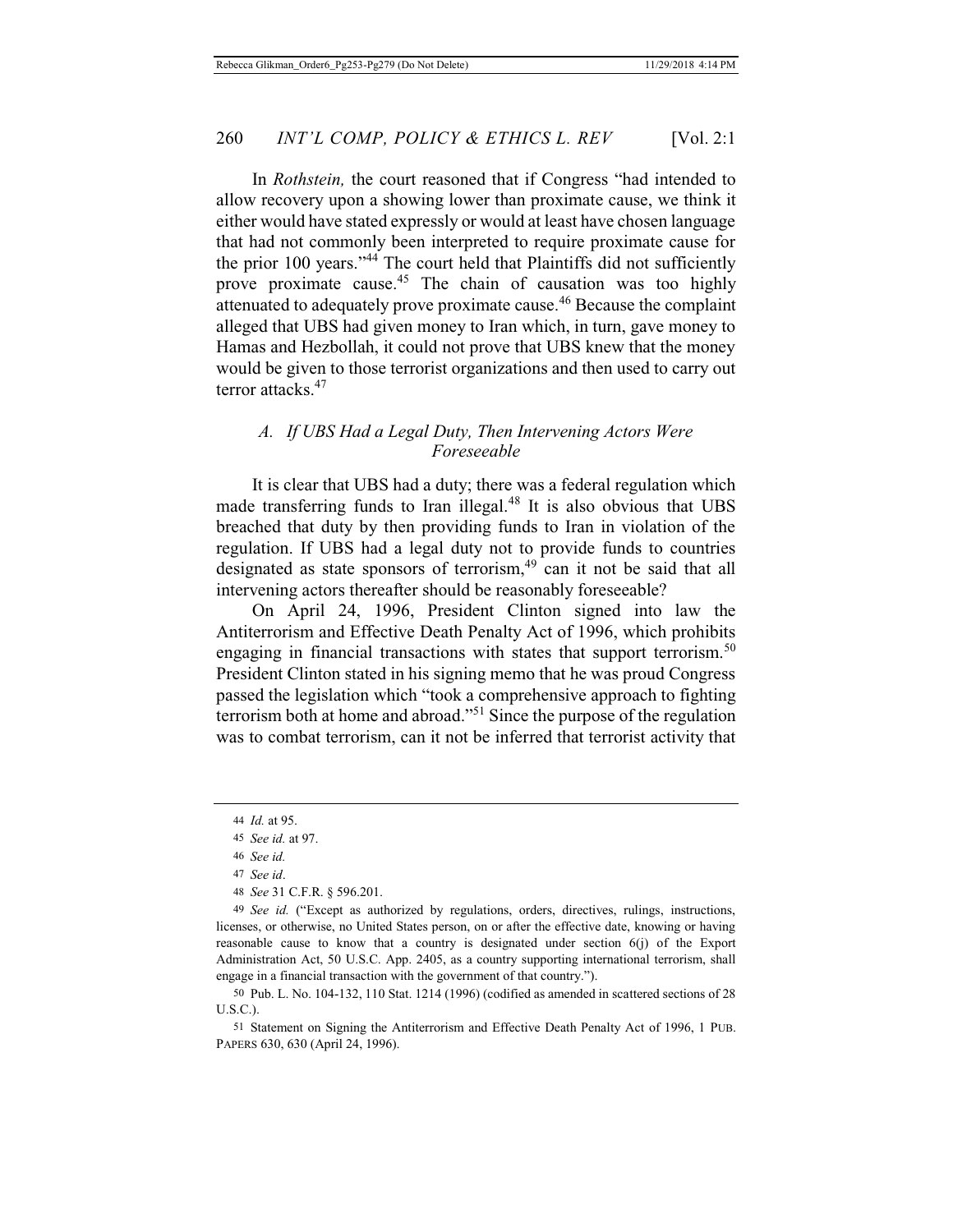came about in relation to violation of the regulation was therefore foreseeable?

UBS violated the regulation by providing U.S. dollars to Iran, a state sponsor of terrorism clearly within the scope of the regulation.<sup>52</sup> It would then follow that the subsequent intervening acts of Hezbollah and Hamas in carrying out terrorist acts using said funds, were foreseeable. Additionally, it is also clearly foreseeable that part of the funds transferred to Iran would be used to fund and further acts of terrorism worldwide, the exact outcome 31 C.F.R. § 596.201 was meant to combat.

In *Port Authority of New York and New Jersey v. Arcadian Corp.*, the Third Circuit held that a fertilizer producer owed no duty to prevent its product from being altered and used by terrorists.53 In this case, the terrorist used defendant's fertilizer, altering the chemical components, and thereby incorporating it into a bomb, which was later used in the World Trade Center bombing on February 26, 1993.<sup>54</sup> Plaintiffs in the case argued "that defendants should be liable nonetheless because the New Jersey courts have held that a manufacturer's duty also encompasses objectively foreseeable misuses and alterations."55 The court, however, held that just because defendants product had been misused before to create a bomb, this was not enough to pass the objective foreseeability test, this instead was subjective foreseeability.<sup>56</sup> The court effectively ruled that because there was no duty, there was also no foreseeability as to intervening actors misusing the product.<sup>57</sup>

However, *Rothstein* can be distinguished from *Arcadian*. While in *Rothstein* there was certainly a duty on UBS not to transfer funds,<sup>58</sup> in *Arcadian*, the court opined that there could also be a finding of "objective foreseeability" regarding the dangerousness of intervening actors.<sup>59</sup> The *Arcadian* court quoted *Pedro Oquendo v. Bettcher Industries*, which explained the concept of objective foreseeability:

Objective foreseeability means reasonable foreseeability. The standard "does not affix responsibility for future events that are only theoretically, remotely, or just possibly foreseeable, or even simply subjectively foreseen by a particular manufacturer." Rather, it "applies to those future occurrences that, in light of the general

<sup>52</sup> *Rothstein*, 708 F.3d at 93.

<sup>53 189</sup> F.3d 305, 320 (3d Cir. 1999).

<sup>54</sup> *See id.* at 308.

<sup>55</sup> *Id.* at 314.

<sup>56</sup> *See id.* at 315.

<sup>57</sup> *See id.* at 320.

<sup>58</sup> *Rothstein*, 708 F.3d at 87.

<sup>59</sup> *Arcadian Corp.*, 189 F.3d at 318.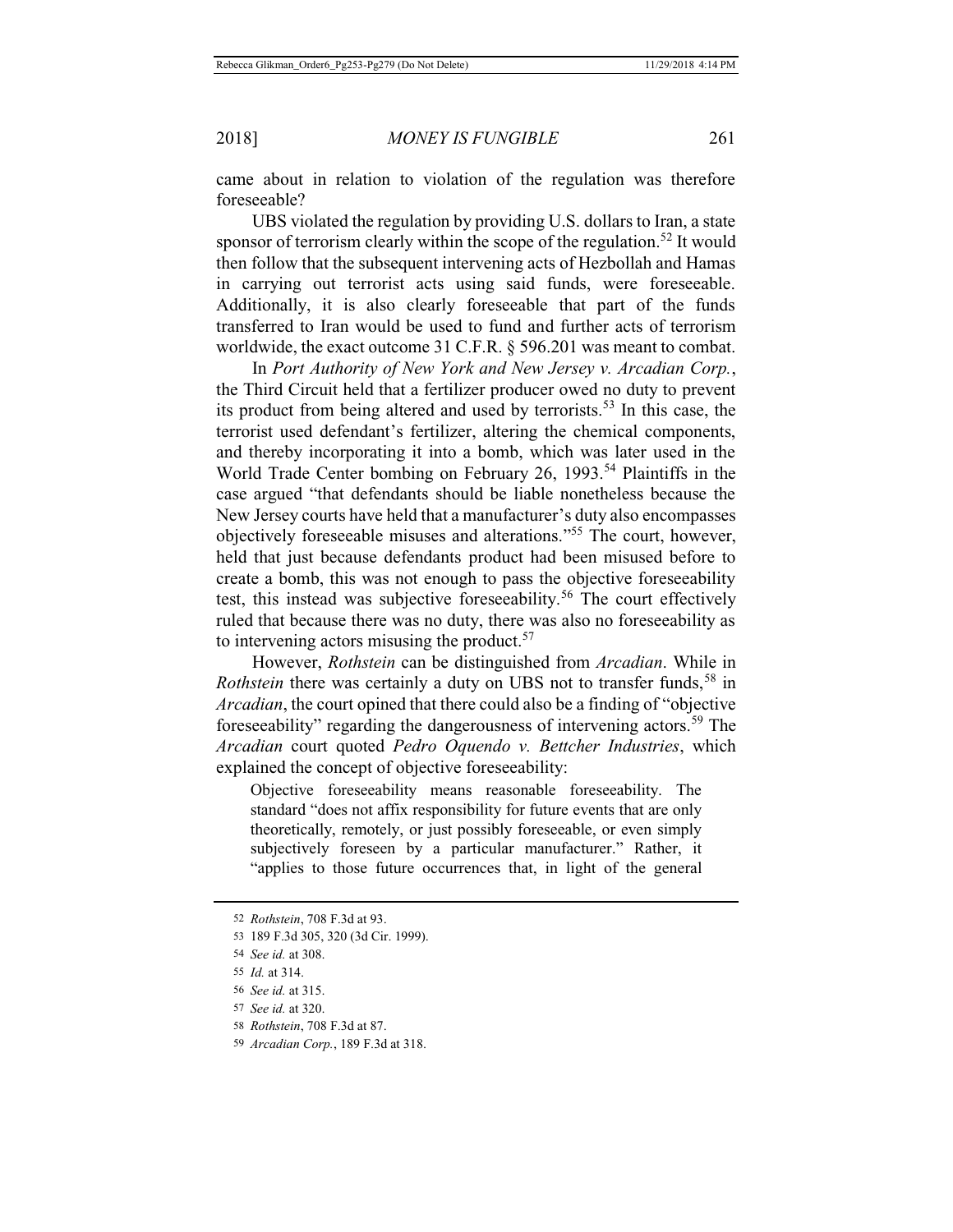experience within the industry when the product was manufactured, objectively and reasonably could have been anticipated."<sup>60</sup>

The *Rothstein* case showcases quite clearly how difficult it can be to prove proximate cause in the Second Circuit, specifically that a defendant's actions can be reasonably foreseeable to have caused a terrorist attack.<sup>61</sup> Because money is fungible, it proves difficult, if not nearly impossible, to trace it once it has gone through so many hands.

In *Brill v. Chevron Corp.*, the court stressed this same point.<sup>62</sup> Ruling that Plaintiffs could not prove proximate cause by arguing that the Chevron Corporation "should have, but didn't, take a harder look at the consequences of its payments," to unknown entities that it purchased oil from.63 Plaintiffs argued that these entities had ties to Sadaam Hussein and the money was used to reward the families of those who carried out terror attacks.<sup>64</sup>

The *Brill* court stated that the kickbacks to third parties were not enough to establish a factual allegation that terrorism was a foreseeable consequence. While Plaintiffs alleged that Chevron Corporation knew its kickbacks were being paid to Sadaam Hussein, the court found these allegations to be conclusory at best.<sup>65</sup> This case showcases the struggles that victims and their families encounter when trying to prove causation under the Anti-Terrorism Act. Here, the money was passed from Chevron Corporation in the form of illegal kickbacks to unknown third-party entities it purchased oil from, and somehow ended up in Sadaam Hussein's pockets to reward the families whose members carried out terrorist attacks.<sup>66</sup> While the chain of causation may be hard to follow, it should not follow that the victims and their families are any less deserving of restitution.

### *B. Routine Banking Services Do Not Satisfy Proximate Cause Under the Anti-Terrorism Act*

In *In re Terrorist Attacks on September 11, 2001,* the Second Circuit ruled that proximate cause was not satisfied by plaintiffs, family members of those injured in the September 11th attacks, against defendants, a

<sup>60</sup> Pedro Oquendo v. Bettcher Industries, 939 F. Supp. 357, 362 (1996) (*quoting* Brown v. U.S. Stove Co., 484 A.2d 1234, 1241 (N.J. 1984)).

<sup>61</sup> *Rothstein*, 708 F.3d at 91-92.

<sup>62</sup> *Brill*, No. 15-CV-04916-JD, 2017 WL 76894.

<sup>63</sup> *Id.* at \*4.

<sup>64</sup> *Id*.

<sup>65</sup> *See Rothstein*, 708 F.3d at 97.

<sup>66</sup> *Id.*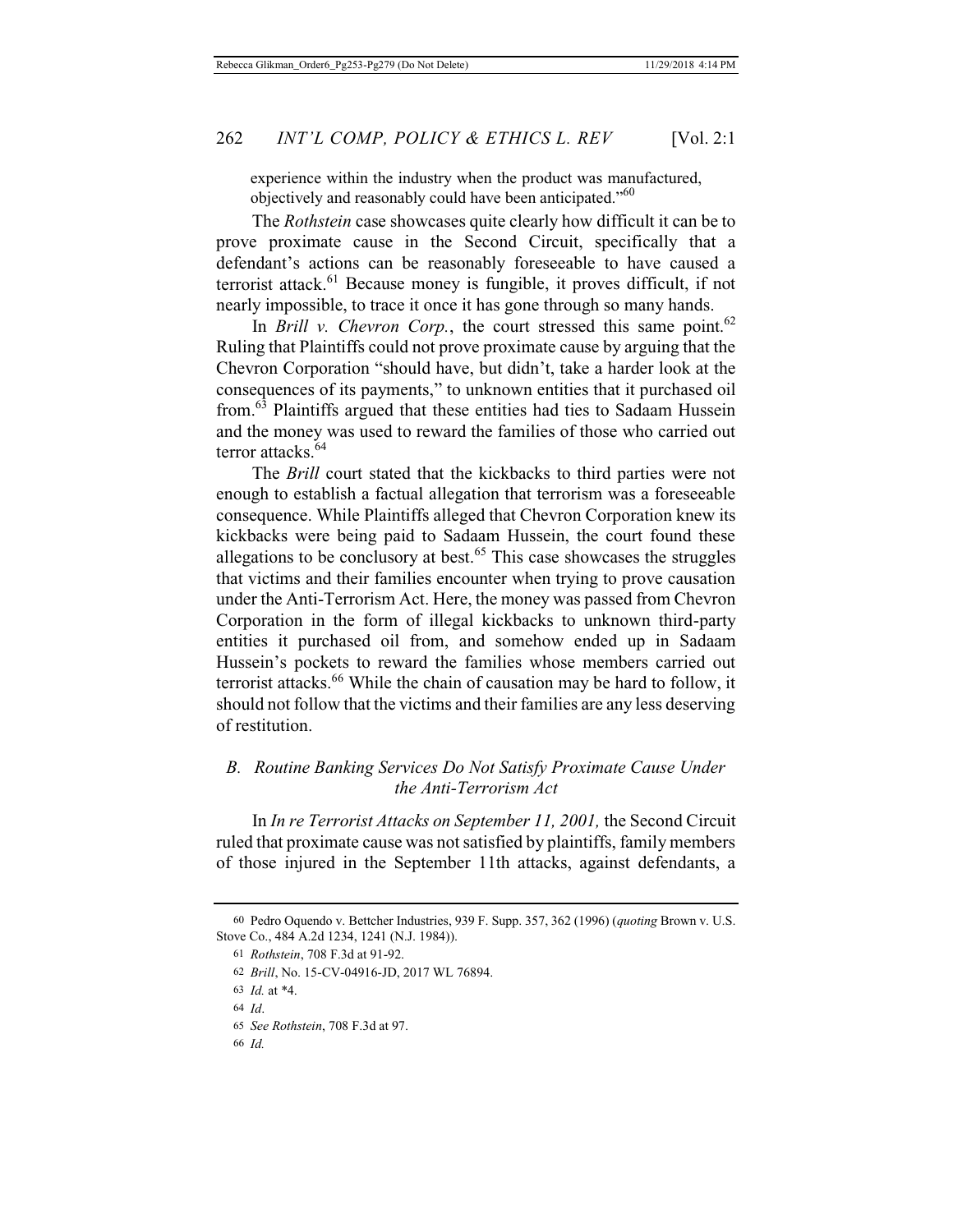Saudi bank and four other Saudi organizations.<sup>67</sup> Plaintiffs alleged that defendants provided funding to charity organizations that were known to give money to terrorist organizations like al Qaeda.<sup>68</sup> The court reasoned that these defendants neither participated in the September 11th attacks nor gave money directly towards al Qaeda.<sup>69</sup> The Second Circuit expanded upon this stating that they were also not persuaded that providing routine banking services to organizations and individuals said to be connected to al Qaeda proximately caused the September 11th attacks.70

Overall, the Second Circuit has not backed down from its original ruling in *Rothstein*. It has continuously reiterated case after case that in order to successfully plead a case under the Anti-Terrorism Act, plaintiff must prove proximate cause: that the injury was a reasonably foreseeable consequence of defendant's action.<sup>71</sup>

While the Second Circuit has made clear that routine banking services will not be enough by way of reasonably foreseeable consequences, $72$  it has not outlined exactly what it deems as reasonably foreseeable when it comes to terrorist cases. This has caused remaining confusion for future cases brought under the Anti-Terrorism Act and will remain as a source of confusion until a more thorough consensus at to what is reasonably foreseeable when it comes to terrorism cases is outlined by the Second Circuit.

## V. THE 2<sup>ND</sup> CIRCUIT'S POSITION ON PROXIMATE CAUSE IN NON-ANTI-TERRORISM ACT CASES

The Second Circuit has been known to take a tougher and more rigid stance when interpreting proximate cause under the Anti-Terrorism Act.73 In *First Nationwide Bank v. Gelt Funding Corp.*, the Second Circuit examined proximate cause under the RICO statute.<sup>74</sup> The court explained its understanding of proximate cause:

Many considerations enter into the proximate cause inquiry including "the foreseeability of the particular injury, the intervention of other independent causes, and the factual directness of the causal

<sup>67</sup> In re Terrorist Attacks on Sept. 11, 2001, 714 F.3d 659, 665 (2d Cir. 2013).

<sup>68</sup> *See id.* at 124.

<sup>69</sup> *See id.*

<sup>70</sup> *See id*.

<sup>71</sup> *See, e.g.*, *Palsgraf*, 162 N.E. at 100.

<sup>72</sup> *See Rothstein*, 708 F.3d at 95.

<sup>73</sup> *See, e.g.*, *id.*

<sup>74</sup> *First Nationwide Bank v. Gelt Funding Corp.*, 27 F.3d 763 (2d Cir. 1994).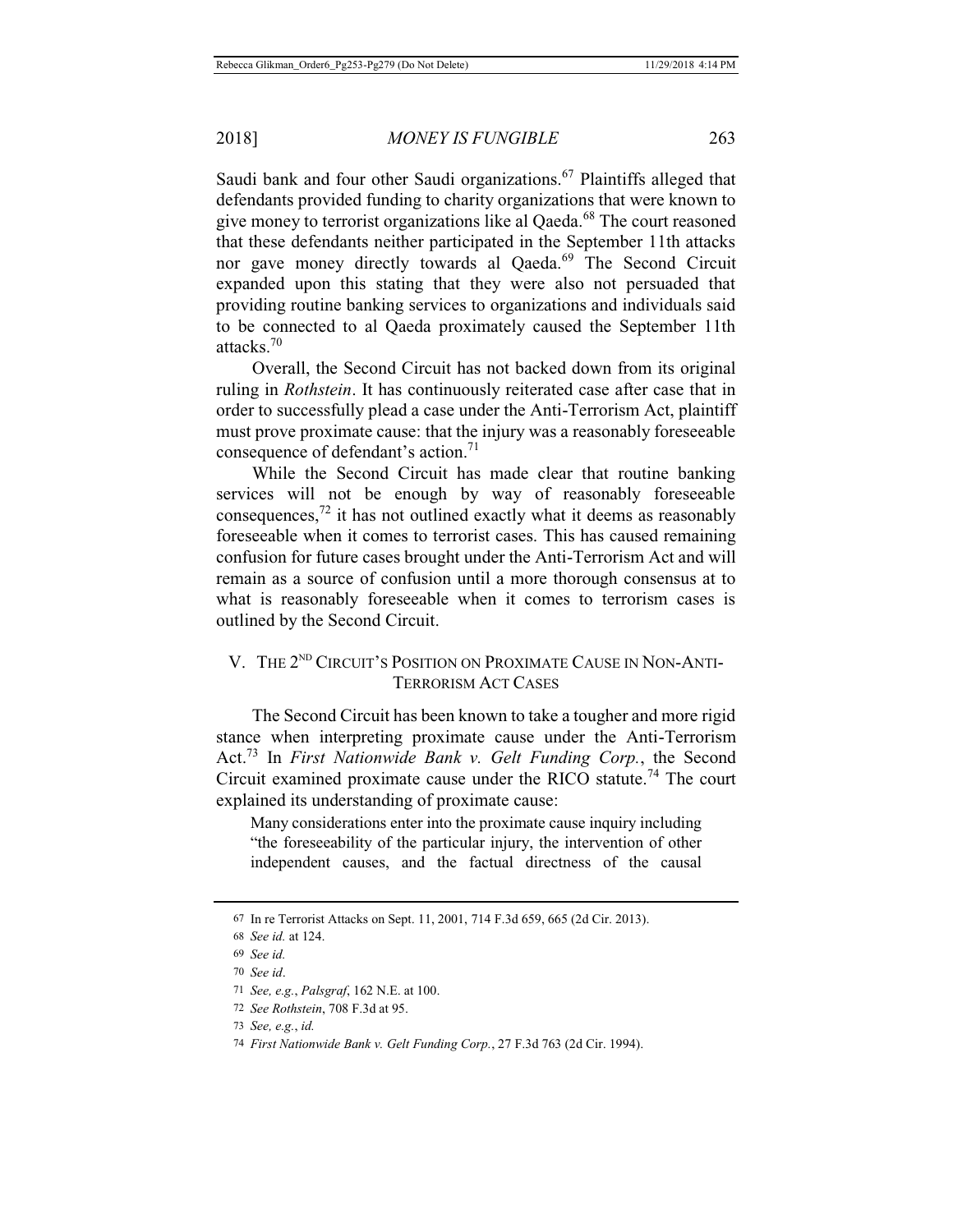connection." We have recognized that the proximate cause determination "is not free from normative legal policy considerations," and indeed involves a judgment based upon "'some social idea of justice or policy.'" The key reasons for requiring direct causation include avoiding unworkable difficulties in ascertaining what amount of the plaintiff's injury was caused by the defendant's wrongful action as opposed to other external factors, and in apportioning damages between causes. Although the likelihood that the injury would result from the wrongful conduct is a consideration, the rule often has as much to do with problems of proof as with foreseeability.<sup>75</sup>

The Second Circuit has been consistent in its stringency on foreseeability across cases and has thus applied the same standard of proximate cause under the Anti-Terrorism Act as any other proximate cause case.

In *First Nationwide Bank*, First Nationwide Bank, the plaintiff, alleged that defendant, Gelt Funding, had intentionally misrepresented the qualifications of its borrowers after a high proportion of Gelt Funding brokered loans had defaulted.76 First Nationwide Bank brought two of its claims under the RICO statute.<sup>77</sup> The court held that First National Bank did not adequately prove proximate cause: "the complaint still falls short of pleading proximate cause because [First National Bank]'s alleged injury was insufficiently close in time to the alleged misrepresentations to warrant the inference of a nexus between the two."78 The court stressed that when a long period of time has passed between the plaintiff's injury and the defendants action, it is more likely that an intervening act or actor along the way was the source of liability.<sup>79</sup> Additionally, at the time of the supposed defrauding by Gelt Funding, the real estate market collapsed; "when the plaintiff's loss coincides with a market-wide phenomenon causing comparable losses to other investors, the prospect that the plaintiff's loss was caused by the fraud decreases."<sup>80</sup>

The Second Circuit has been consistent in its proximate cause pleading standards. It is hesitant to impose liability on a defendant when there are intervening factors, especially when there are multiple that span a longer period of time. Perhaps the reason the Second Circuit refused to find that proximate cause was satisfied in *Rothstein* and *In re Terrorist* 

- 79 *See id.*
- 80 *Id.*

<sup>75</sup> *Id.* at 769–70 (citations omitted).

<sup>76</sup> *See id.* at 766.

<sup>77</sup> *See id.*

<sup>78</sup> *Id.* at 772.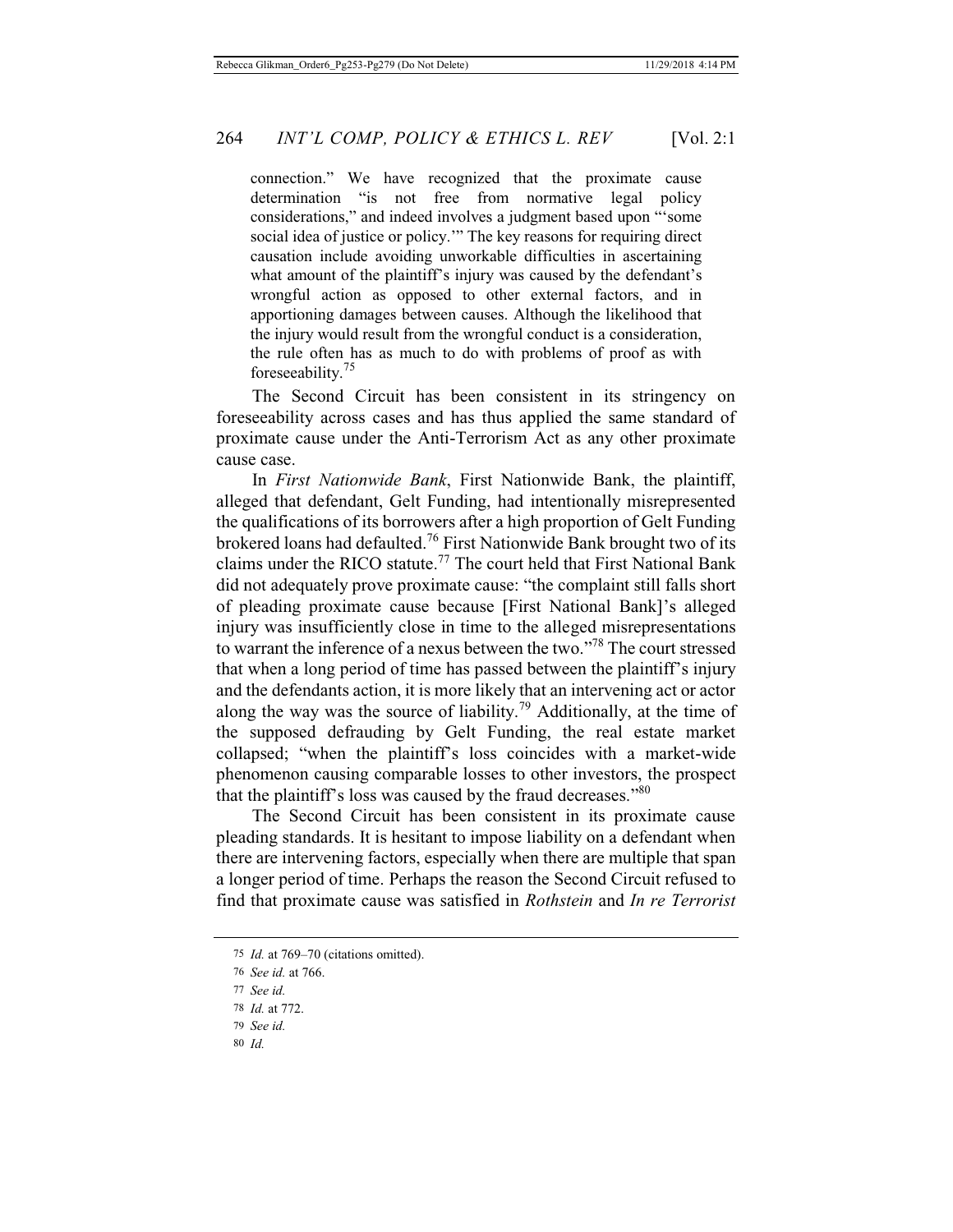*Attacks on September 11, 2001* was because of the intervening actors in both cases. However, just because there are intervening actors, it does not follow that there was no proximate cause. Intervening actors do not immediately cut off the chain of causation.

## VI. THE 7TH CIRCUIT'S POSITION ON PROXIMATE CAUSE AND THE *BOIM* **CASES**

The Seventh Circuit has had its fair share of Anti-Terrorism Act cases as well, most notably with the *Boim* cases.<sup>81</sup> The decision in *Boim III* is of primary focus when analyzing potential civil liability under the Anti-Terrorism Act.82 The *Boim* cases came to the Seventh Circuit from the death of David Boim, who was a dual US and Israeli citizen, killed in an attack perpetrated by Hamas.<sup>83</sup> Boim's parents also named two nonfor profit organizations as defendants, the Holy Land Foundation and the Quiranic Literary Institute.<sup>84</sup> The Boims alleged that these organizations were front organizations posing as charities.<sup>85</sup>

*Boim III* created a seemingly more relaxed standard of causation.<sup>86</sup> One of the aspects of *Boim III* that created significant difficulty for the Seventh Circuit was that Hamas, the terrorist organization that the charities had donated to, was also involved in humanitarian work. $87$  As Judge Posner explained:

This case is only a little more difficult because Hamas is (and was at the time of David Boim's death) engaged not only in terrorism but also in providing health, educational, and other social welfare services. The defendants other than Salah directed their support exclusively to those services. But if you give money to an organization that you know to be engaged in terrorism, the fact that you earmark it for the organization's nonterrorist activities does not get you off the liability hook . . . . The reasons are twofold. The first is the fungibility of money. If Hamas budgets \$2 million for terrorism and \$2 million for social services and receives a donation of \$100,000 for those services, there is nothing to prevent its [sic] using that money

<sup>81</sup> *See* Boim v. Quranic Literacy Inst. (*Boim I*), 291 F.3d 1000 (7th Cir. 2002); Boim v. Holy Land Found. for Relief & Dev. (*Boim II*), 511 F.3d 707 (7th Cir. 2007); Boim v. Holy Land Found. for Relief & Dev. (*Boim III*), 549 F.3d 685 (7th Cir. 2008) (en banc).

<sup>82 549</sup> F.3d at 688.

<sup>83</sup> *See Boim I*, 291 F.3d at 1002.

<sup>84</sup> *See id.* at 1003.

<sup>85</sup> *See id.*

<sup>86 2</sup> VED P. NANDA, DAVID K. PANSIUS & BRYAN NEIHART, LITIGATION OF INTERNATIONAL DISPUTES IN U.S. COURTS § 9:41 (2d ed. 2007 & Supp. 2018).

<sup>87</sup> *See Boim III*, 549 F.3d at 698.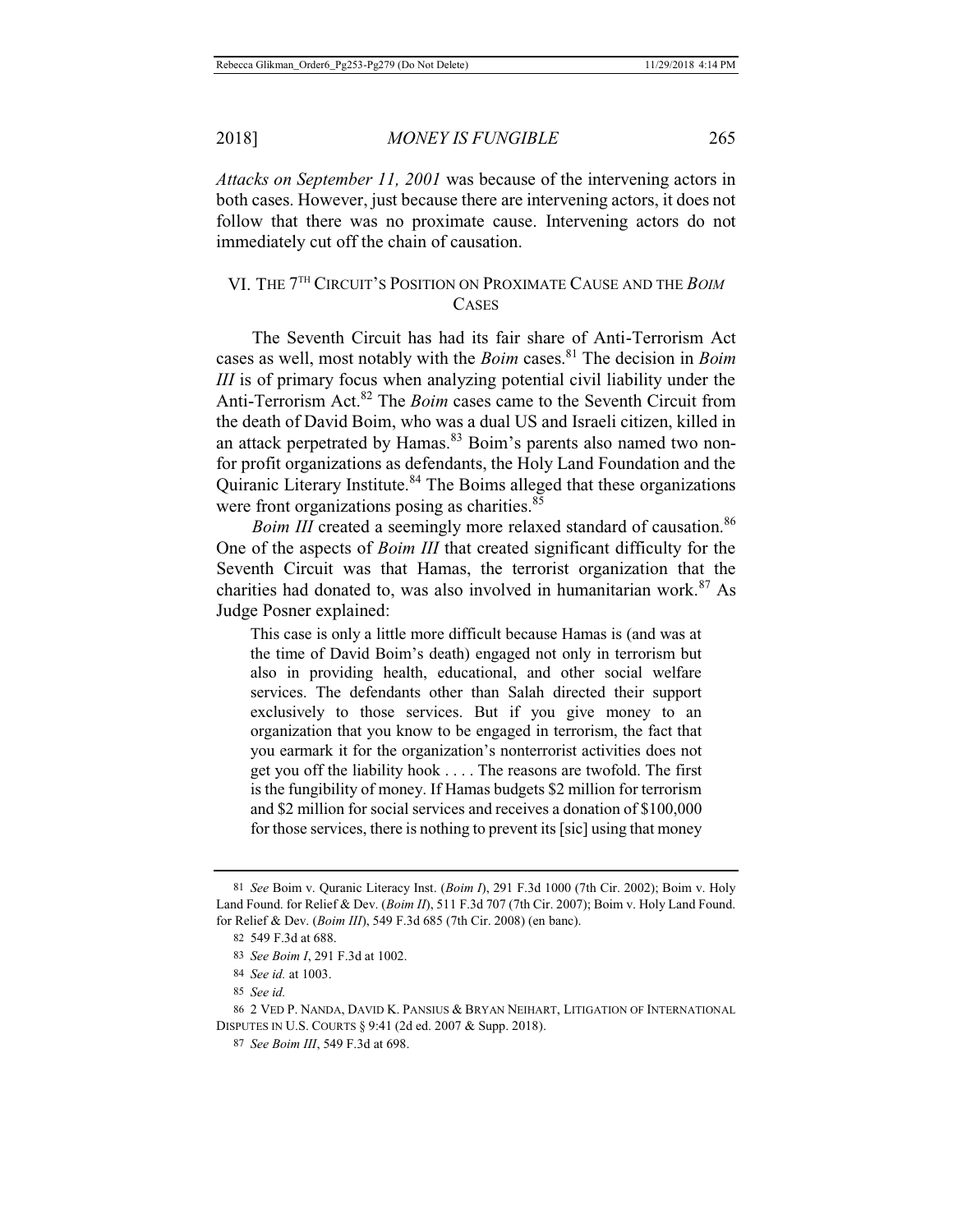for them while at the same time taking \$100,000 out of its social services "account" and depositing it in its terrorism "account."<sup>88</sup>

As Judge Posner clearly explains, the difficulty *Boim III* arose out of the fungibility of money.89 And while the issue at hand regarding Hamas (and its humanitarian efforts) is unique to *Boim III*, the fungibility of money is relevant in almost all Anti-Terrorism Act cases.<sup>90</sup>

In *Boim III*, Defendants tried to argue "that at worst they sent money to charitable organizations with some kind of link to Hamas," and thus, liability cannot be imputed to Hamas.<sup>91</sup> Judge Posner, however, disagreed.<sup>92</sup> He reasoned that when a donor knowingly donated to the nonviolent wing of a terrorist organization, such as Hamas, the only knowledge requirement for causation could be that of knowingly contributing to the terrorist activity of the organization.<sup>93</sup> Plaintiffs argued that they should only be held liable if they intended for their donation to be used for terrorist activity which would then make the action foreseeable. $94$  However, this argument was dismissed by the Seventh Circuit primarily because it would effectively wipe out donor liability when it comes to Anti-Terrorism Act cases, unless the donor actually admitted his or her intent to donate to a terrorist organization, which would surely never happen.<sup>95</sup>

In *Abecassis v. Wyatt*, the court summarized the legal standard set out in *Boim III*: "[i]f a plaintiff can show that a defendant made a material contribution, financial or otherwise, with awareness of or deliberate indifference to the fact that the ultimate recipient was a terrorist organization, there is no need for that plaintiff to make an additional showing of causation."96 While the *Abecassis* court criticized this approach, it missed the important distinction that Judge Posner was trying to make when it comes to Anti-Terrorism Act cases. If a defendant were to donate knowingly or with indifference to the fact that the ultimate recipient was a terrorist organization, it can be inferred that it would be reasonably foreseeable that the money would be used for a terrorist attack. If this weren't the case, every defendant would simply claim that

<sup>88</sup> *See id.* (citations omitted).

<sup>89</sup> *See id.*

<sup>90</sup> *See e.g.*, *Brill*, No. 15-CV-04916-JD, 2017 WL 76894, at \*4; *see e.g*., In re Terrorist Attacks on Sept. 11, 2001, 714 F.3d 659 (2d Cir. 2013).

<sup>91</sup> *See Boim III*, 549 F.3d at 724 (Wood, J., concurring in part and dissenting in part).

<sup>92</sup> *Id.* at 699 (majority opinion).

<sup>93</sup> *See id.*

<sup>94</sup> *Id.* at 694.

<sup>95 2</sup> NANDA, PANSIUS & NEIHART*, supra* note 86, § 9:41*.*

<sup>96</sup> Abecassis v. Wyatt, 704 F. Supp. 2d 623, 647 (S.D. Tex. 2010).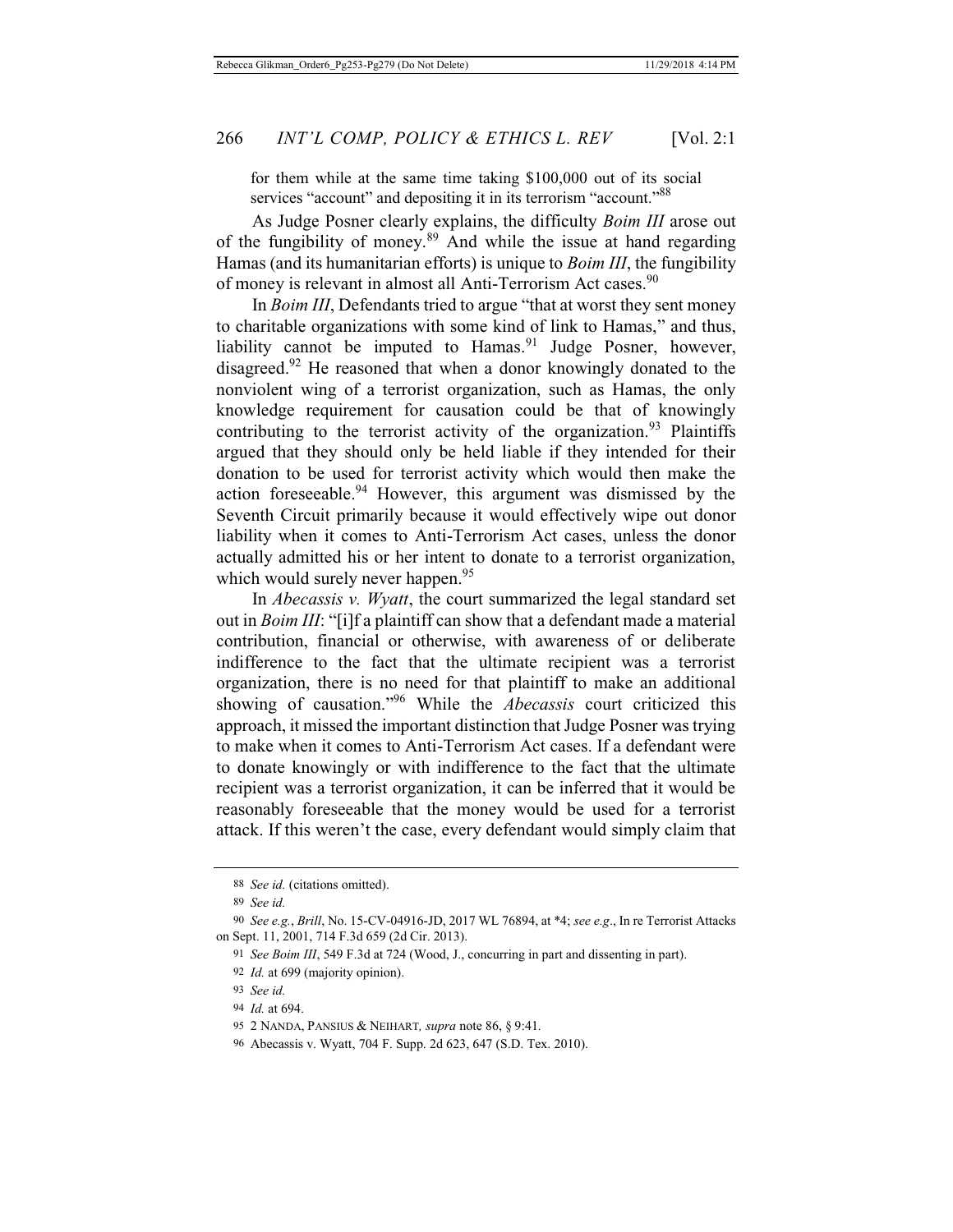they had no awareness of the fact that the ultimate recipient was a terrorist organization, and none of these defendants would ever be held liable. Holding defendants to a different standard would allow them to escape liability every time. Additionally, defendants could attempt to escape liability each time by claiming that they earmarked their donation for the humanitarian wing of the terrorist organization, as Judge Posner stressed in *Boim III*. 97

# *A. Causation Is Not Obliterated Because of Long Chain of Organizations*

As was briefly discussed earlier, a serious problem that Anti-Terrorism Act plaintiffs often encounter is a long chain of donations through numerous organizations, some being shell companies and some legitimate organizations.<sup>98</sup> This circuitous and hard to follow chain creates the ultimate causation issue. If you cannot trace the money how can you trace liability? Judge Posner highlighted this issue in *Boim III* with the following example:

Donor A gives to innocent-appearing organization B which gives to innocent-appearing organization C which gives to Hamas. As long as A either knows or is reckless in failing to discover that donations to B end up with Hamas, A is liable. Equally important, however, if this knowledge requirement is not satisfied, the donor is not liable. And as the temporal chain lengthens, the likelihood that a donor has or should know of the donee's connection to terrorism shrinks.<sup>99</sup>

Judge Posner makes clear that an element of either knowledge or recklessness is necessary to find that the donation was a proximate cause of terrorism.100 Because actual knowledge that the donation to A and subsequently to B would end up in Hamas' hand would be difficult to prove, recklessness as to the knowledge that the money would end up in Hamas's hand is acceptable as well as a much lower evidentiary threshold.101

*Boim III* has been noted amongst the circuits for its interpretation of the proximate cause requirement in the Anti-Terrorism Act statute. While *Boim III* does not go as far as to say that something less than a showing of proximate cause is necessary to prove liability, it does endorse a

<sup>97</sup> *Boim III*, 549 F.3d at 698.

<sup>98</sup> *See* 15 U.S.C. §15(c) (2012).

<sup>99</sup> *Boim III*, 549 F.3d at 702.

<sup>100</sup> *See id.*

<sup>101</sup> *Id.*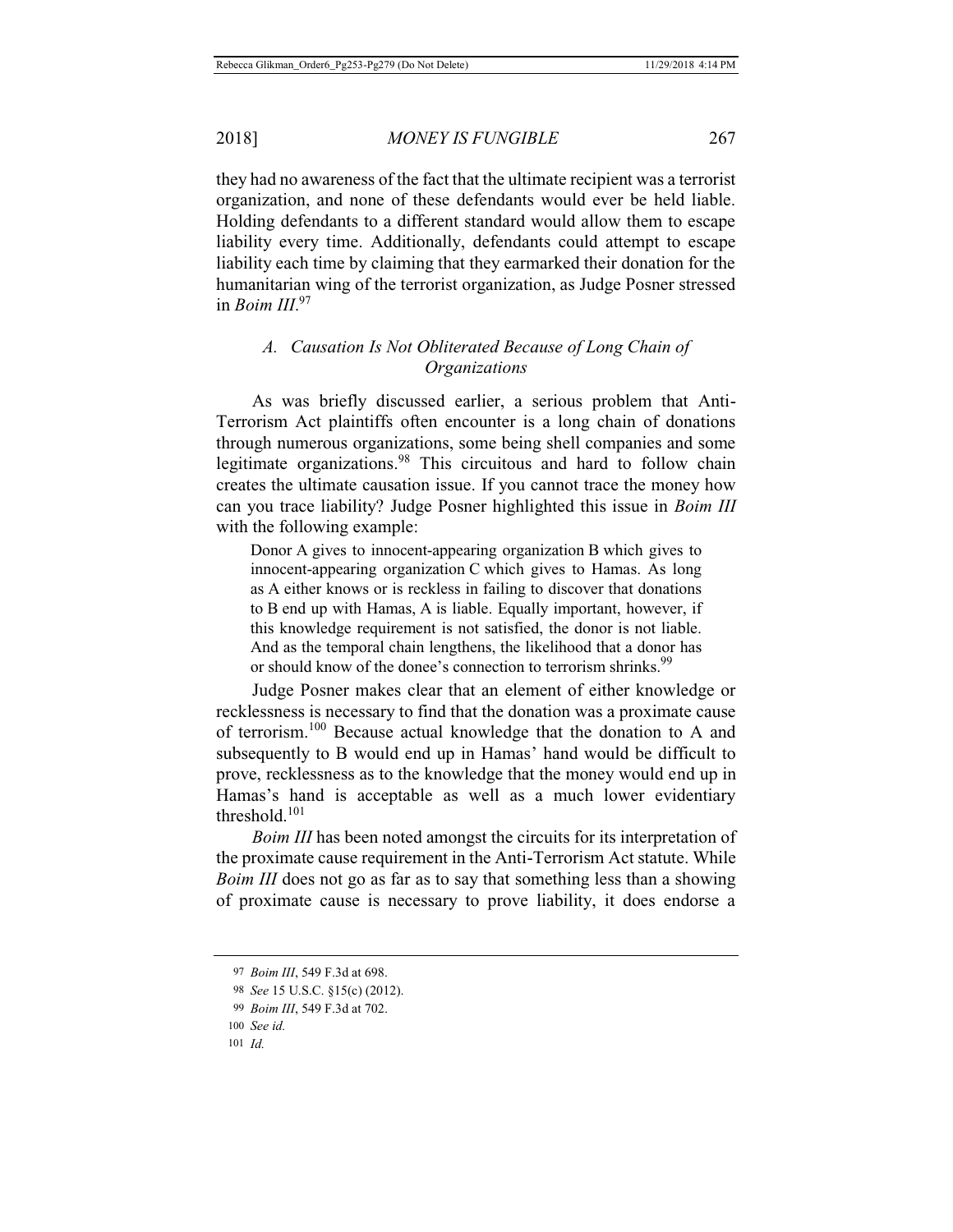somewhat less stringent standard of proximate cause than the Second Circuit in *Rothstein*. 102

## VII.THE 7TH CIRCUIT'S POSITION ON PROXIMATE CAUSE IN NON-ANTI-TERRORISM ACT CASES

In *Stewart v. United States*, the U.S. military maintained a stockpile of hand grenades which were packed in boxes and clearly marked as "Fireworks."<sup>103</sup> The boxes were stacked out in the open and not hidden within a building; they were covered with a tarp but the label on the box was clearly visible still.<sup>104</sup> The boxes were stacked within the Fort Magazine Area, which had a six-foot fence surrounding it, and "[a] large sign [that] was posted on the roadway leading to the Magazine Area, which read, 'Danger Military Explosives, This Road Closed to Public Traffic."<sup>105</sup> Additionally, "[a]nother sign on the gate of the magazine enclosure read, 'Keep Out. No Smoking No Matches No Lighters Permitted in This Area.'"106 The military reservation was open to the public to people of all ages.<sup>107</sup> Three teenage boys entered the area through an unguarded portion, took four boxes of the grenades labeled "fireworks" and brought them to an empty lot to shoot them off.<sup>108</sup> They left one box of untouched grenades in the vacant lot.<sup>109</sup> About a year later, Plaintiff, an eight-year-old boy and his six-year-old brother, found the box of grenades, opened them up and took one out, at which point the grenade exploded in the young boy's hand, shattering his right hand and burning his leg, thereby leaving him permanently disabled.<sup>110</sup>

In *Stewart*, the Seventh Circuit struggled with proximate cause. While it was clear that the teenage boys' intervening act was a cause of the Plaintiff's injury, it was not clear whether this intervening act cut off the causal chain, thereby clearing the government of its liability. In a prior case, the Supreme Court of Illinois held that "[t]he test that should be applied in all cases in determining the question of proximate cause is whether the first wrongdoer might have reasonably anticipated the

110 *Id.*

<sup>102</sup> *See id.* at 724.

<sup>103</sup> Stewart v. United States, 186 F.2d 627, 628 (7th Cir. 1951).

<sup>104</sup> *See id.*

<sup>105</sup> *Id.*

<sup>106</sup> *Id.*

<sup>107</sup> *See id.* at 628.

<sup>108</sup> *See id*.

<sup>109</sup> *Id.* at 629.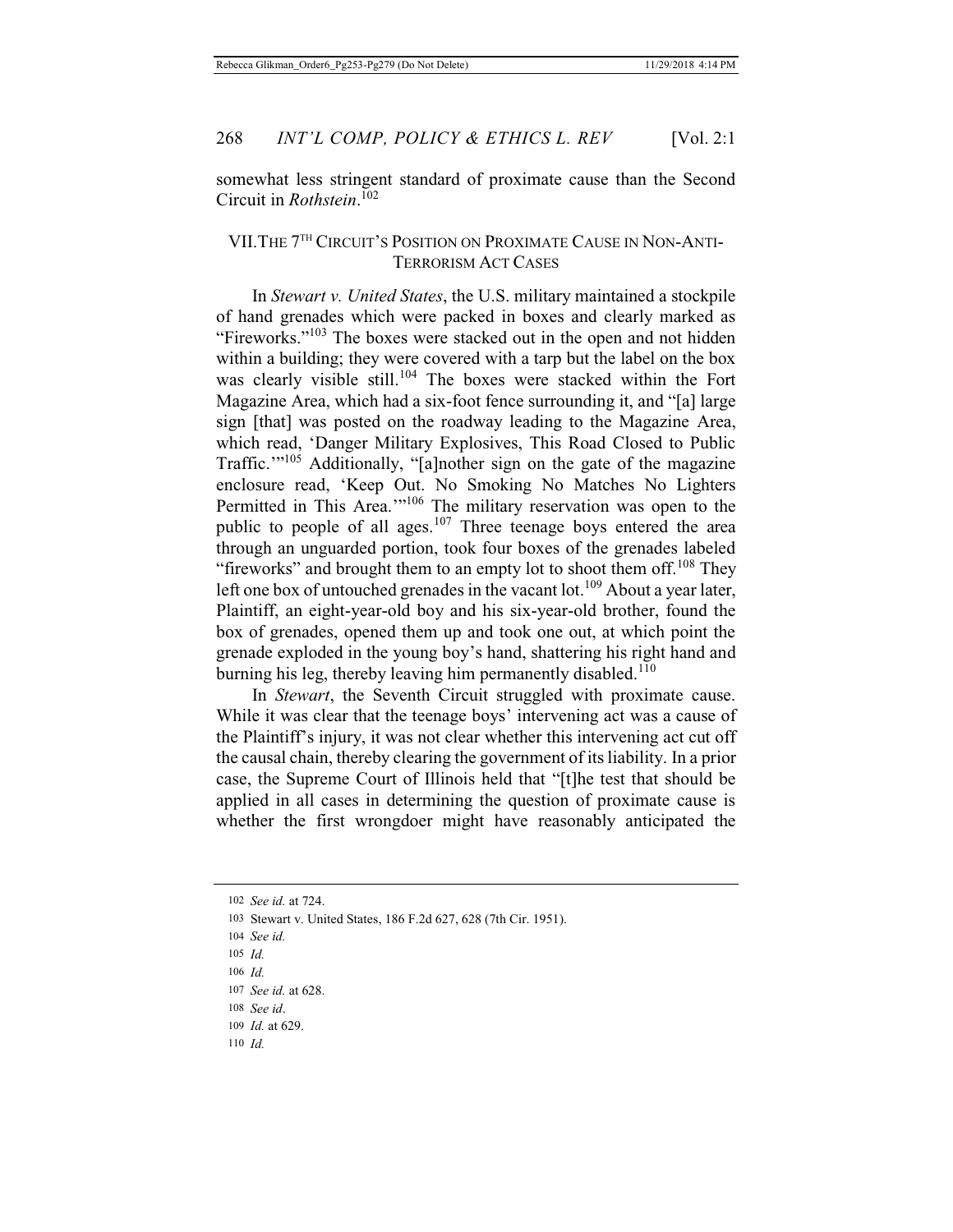intervening cause as a natural and probable result of the first party's own negligence."111 Furthermore,

[W]henever a new cause intervenes which is not a consequence of the first wrongful cause, which is not under the control of the wrong-doer, which could not have been foreseen by the exercise of reasonable diligence by the wrong-doer, and except for which the final injurious consequence could not have happened, then such injurious consequence must be deemed too remote to constitute the basis of a cause of action. $112$ 

The Seventh Circuit then applied this test to the facts of the *Stewart* case, ultimately finding that the government's negligence in leaving the grenades out and accessible was a proximate cause of plaintiff's injuries.113 The government's actions were clearly negligent, and the intervening acts of the teenage boys were clearly foreseeable and could have been easily avoided.<sup>114</sup>

The Seventh Circuit's application and interpretation of proximate cause in non-Anti-Terrorism Act cases does not differ much from its interpretation in Anti-Terrorism Act cases. Similar to the facts in *Stewart*, in *Boim III*, there were intervening actors as well a long period of time between the defendant's action and the injury alleged. In *Boim III*, the defendants had given money to charity organizations, which in turn gave money to Hamas.<sup>115</sup> Do the intervening acts of the Hamas terrorists break the causal chain thereby ridding the defendants of liability?

Using the standard test laid out in *Stewart*, 116 the intervening actors in *Boim III* most definitely could have reasonably anticipated the acts of Hamas, the intervening actor. Seeing as the charity organizations were purported fronts for terrorist funds, the actions by Hamas were quite clearly the "natural and probable result" of defendant's actions in donating to the charity organizations.<sup>117</sup>

While some have argued that the Seventh Circuit in *Boim III* created a new and relaxed standard of proximate cause in Anti-Terrorism Act

<sup>111</sup> Merlo v. Pub. Serv. Co., 45 N.E.2d 665, 675 (Ill. 1942) (citing Seith v. Commonwealth Elec. Co., 89 N.E. 425, 428 (Ill. 1909)).

<sup>112</sup> Atchison, T. & S. F. R. Co. v. Stanford, 12 Kan. 354, 374 (1874). The Illinois Supreme Court adopted this rule in Illinois Central Railroad Co. v. Siler, 82 N.E. 362, 364 (Ill. 1907).

<sup>113</sup> *See Stewart*, 186 F.2d at 634.

<sup>114</sup> *See id.*

<sup>115</sup> *See Boim III*, 549 F.3d at 688.

<sup>116</sup> See *Stewart*, 186 F.2d at 632.

<sup>117</sup> *Id.*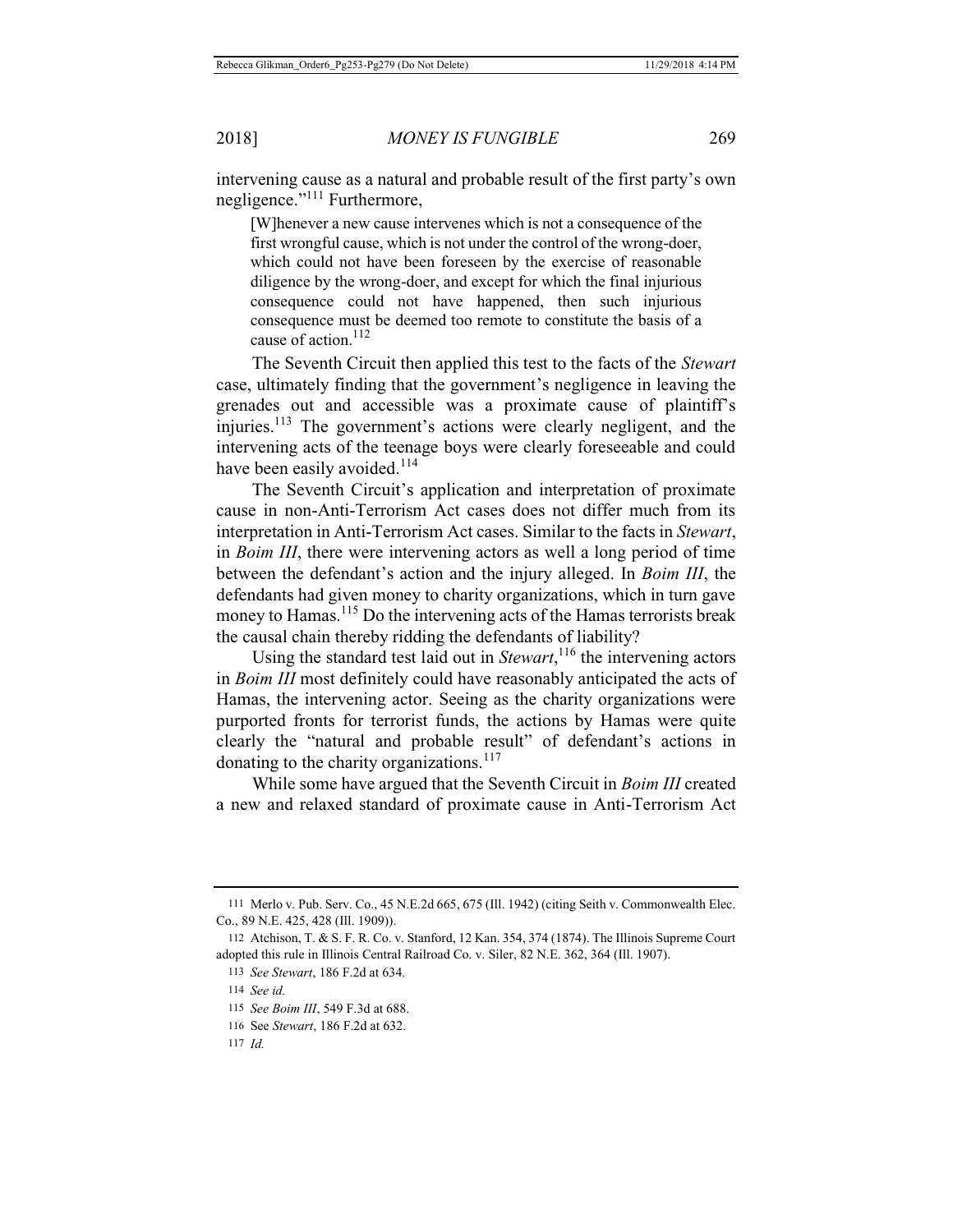cases.<sup>118</sup> this comparison proves the contrary. *Boim III* is consistent with the Seventh Circuits interpretation of proximate cause pleading across all tort case types.

#### *A. Reexamining Rothstein Under the Boim III Standard*

In *Rothstein*, the Second Circuit held that the line of causation was too highly attenuated to prove that the bank transfers UBS made to Iran, a state sponsor of terrorism, were reasonably foreseeable to end up in the hands of Hamas and Hezbollah.<sup>119</sup> However, if the Second Circuit would engage in the example that Judge Posner laid out,  $120$  it would very possibly reach a different conclusion as far as proximate cause is concerned.

Following the example, UBS (A) gives money to Iran (B), and Iran gives money to Hamas and or Hezbollah (terrorist organization). UBS knows or should have known that Iran is a state sponsor of terrorism,<sup>121</sup> and therefore it would be extremely likely that money given to Iran would end up in the hands of terrorist organizations. While Posner made clear that if the knowledge and/or recklessness standard was not satisfied the original donor could not be held liable.<sup>122</sup> Here we are dealing with a state sponsor of terrorism, claiming a lack of knowledge would be a difficult task.

In *Rothstein*, the court also noted that Iran is unique because while it is a state sponsor of terrorism, it is also "a government, and as such it has many legitimate agencies, operations, and programs to fund."<sup>123</sup> Again, Judge Posner's insight in *Boim III* is helpful. One cannot donate to a terrorist organization that also provides humanitarian relief, claiming that they donated that money only for humanitarian purposes.<sup>124</sup> Quite

<sup>118</sup> *See* 2 NANDA, PANSIUS & NEIHART, *supra* note 86, § 9:41 ("Boim III's deficiency is lack of a proximate cause requirement . . . . Particularly problematic is that there is no proportionality between the material act and the degree of liability. Return to Judge Posner's loaded gun analogy: Good neighbor Sam gives \$100 to gun freak Fred to buy groceries. Sam knows that Fred and his children play with guns. If Fred's child kills someone is Sam liable for providing financial assistance to Fred that at least indirectly allowed him to buy a gun for his child. Would the result change if Sam actually delivered food instead of providing money? These points do not argue that Judge Posner's approach is wrong. Indeed the Supreme Court's decision in Humanitarian Law Project supports the proposition that aid to the entity is sufficient to establish liability. These materials argue that there remains practical issues that defy ready boundaries.")

<sup>119</sup> *See Rothstein*, 708 F.3d at 94.

<sup>120</sup> *See Boim III*, 549 F.3d at 698.

<sup>121</sup> *See Rothstein*, 708 F.3d at 97.

<sup>122</sup> *See Boim III*, 549 F.3d at 702.

<sup>123</sup> *Rothstein*, 708 F.3d at 97.

<sup>124</sup> *See id.* at 91.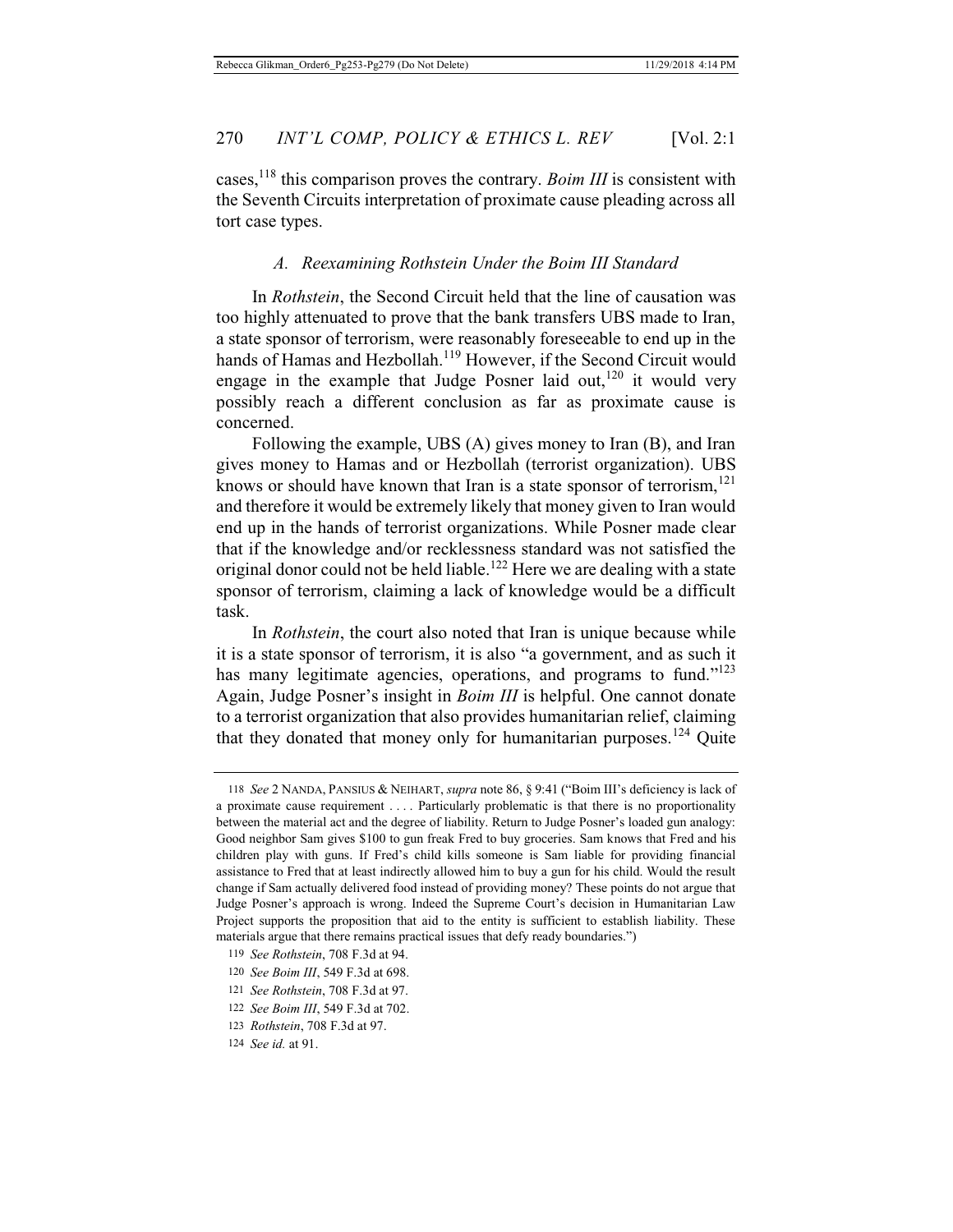similarly it would follow, that UBS cannot donate or provide money to Iran, a state sponsor of terrorism, and claim that as a government they have numerous other functions, and therefore they did not know that the money would end up being earmarked for terrorism.

While the facts in *Rothstein* are unclear as to whether the money UBS transferred to Iran were in fact given to Hezbollah and Iran, $125$  it is still quite plausible to infer that the Second Circuit would have come out on the other side on proximate cause had it followed the interpretation in *Boim III*.

### *B. Reexamining In re Terrorist Attacks on Sept. 11, 2001 Under the Boim III Standard*

The facts and allegations in *In re Terrorist Attacks on September 11, 2001* are remarkably similar to those of *Rothstein* and therefore a similar conclusion can be reached using the relaxed standard in *Boim III*. The *In re Terrorist Attacks on September 11, 2001* court noted the similarities to *Rothstein*: "[d]efendants are alleged to have provided funding to purported charity organizations known to support terrorism that, in turn, provided funding to al Qaeda and other terrorist organizations. These allegations are insufficient for proximate causation purposes for the same reasons the allegations in *Rothstein* fell short."<sup>126</sup>

The officials of the purported charity organizations in *In re Terrorist Attacks on September 11, 2001* were highly suspect of supporting terrorism.127 There is a strong likelihood that they would pass the knowledge or recklessness standard that Judge Posner outlined in *Boim III* and liability would attach to them.<sup>128</sup> The defendants knew or should have known that donations given to these purported charity organizations would likely end up in the hands of terrorist organizations since they were known to support terrorism.<sup>129</sup> However, because the Second Circuit used the stricter standard that they set out in *Rothstein*, 130 the defendants in *In Re Terrorist Attacks on September 11, 2001* were not found liable.<sup>131</sup>

<sup>125</sup> *See id.* at 84-86.

<sup>126</sup> In re Terrorist Attacks on Sept. 11, 2001, 714 F.3d 118, 124 (2d Cir. 2013).

<sup>127</sup> In re Terrorist Attacks on Sept. 11, 2001, 714 F.3d 659, 667 (2d Cir. 2013).

<sup>128</sup> *See Boim III*, 549 F.3d at 702 (en banc).

<sup>129</sup> *See Brill*, No. 15-CV-04916-JD, 2017 WL 76894, at \*4.

<sup>130</sup> *See generally* 714 F.3d.

<sup>131</sup> *See generally* 714 F.3d.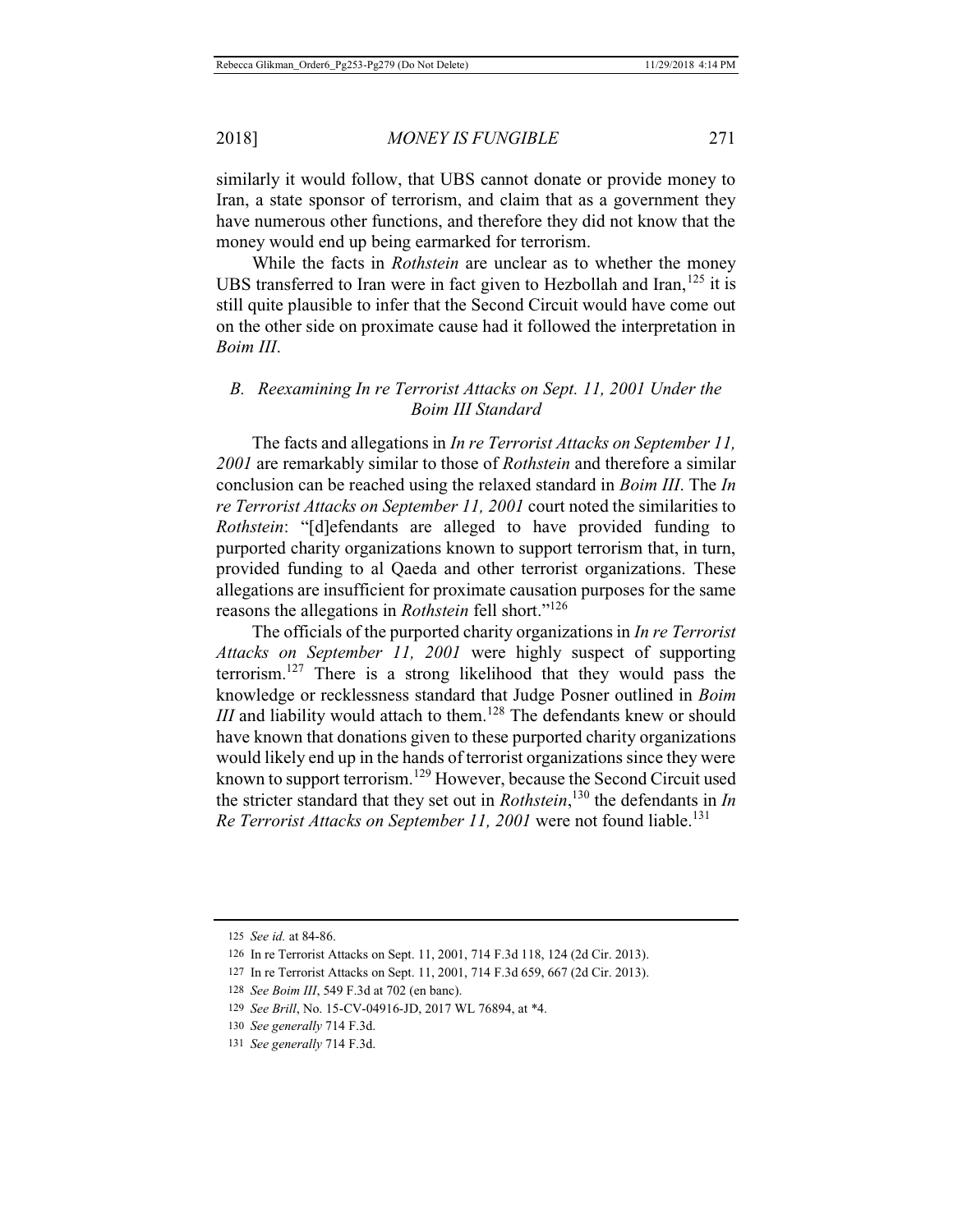#### VII.OTHER CASES TO BE EXAMINED

### *A. Gill v. Arab Bank*

In *Gill v. Arab Bank, PLC* (*Gill II*), the Eastern District Court of New York threw out an Anti-Terrorism Act case on summary judgment because Plaintiff, a US citizen who was struck by a bullet by a Hamas terrorist, could not prove the requisite elements of an Anti-Terrorism Act case.132 The court addressed the issue of proving proximate cause through a monetary chain of events; in this case Plaintiff alleged that Arab Bank had proximately caused his injuries by providing routine banking services and maintaining an account for Hamas, its leaders, and affiliates.<sup>133</sup>

The court stated, that when causation must be proven through a monetary chain of action, "the money alleged to have changed hands 'need not be shown to have been used to purchase the bullet that struck the plaintiff.' But moral blame should only follow if the harm caused by providing bank services to terrorists is foreseeable."134 Following Justice Posner's line of thought, any contribution to a terrorist organization would qualify as foreseeable.135 However, the court in *Gill II* veers from this line of thought, choosing instead to not impose liability, asserting "Hamas is not the defendant; the Bank is[,] [a]nd the evidence does not prove that the Bank acted with an improper state of mind or proximately caused plaintiff's injury."<sup>136</sup>

Explaining its reasoning, the court stated, "'[a] major recent contribution with a malign state of mind would—and should—be enough to satisfy the causation requirement under the ATA.'"137 Yet the court then went on to distinguish "major" contributions from "small" contributions, stating that those smaller contributions made long before the attack would not be seen as a proximate cause of the attack.<sup>138</sup> Additionally, "'the court reject[ed] the contention that *any* reckless contribution to a terrorist group or its affiliate, no matter how attenuated, will result in civil liability, without the demonstration of a proximate causal relationship to the plaintiff's injury.'"139

<sup>132 893</sup> F. Supp. 2d 542, 556 (E.D.N.Y. 2012).

<sup>133</sup> *See id.* at 547.

<sup>134</sup> *Id.* at 556 (quoting Gill v. Arab Bank, PLC (*Gill I*), 893 F. Supp. 2d 474, 507 (E.D.N.Y 2012)).

<sup>135</sup> *See* 2 NANDA, PANSIUS & NEIHART*, supra* note 86, § 9:41.

<sup>136</sup> *Gill II*, 893 F. Supp. 2d at 547.

<sup>137</sup> *Id.* at 556 (quoting *Gill I*, 893 F. Supp. 2d at 507).

<sup>138</sup> *See id.*

<sup>139</sup> *Id*. (quoting *Gill I*, 893 F. Supp. 2d at 522).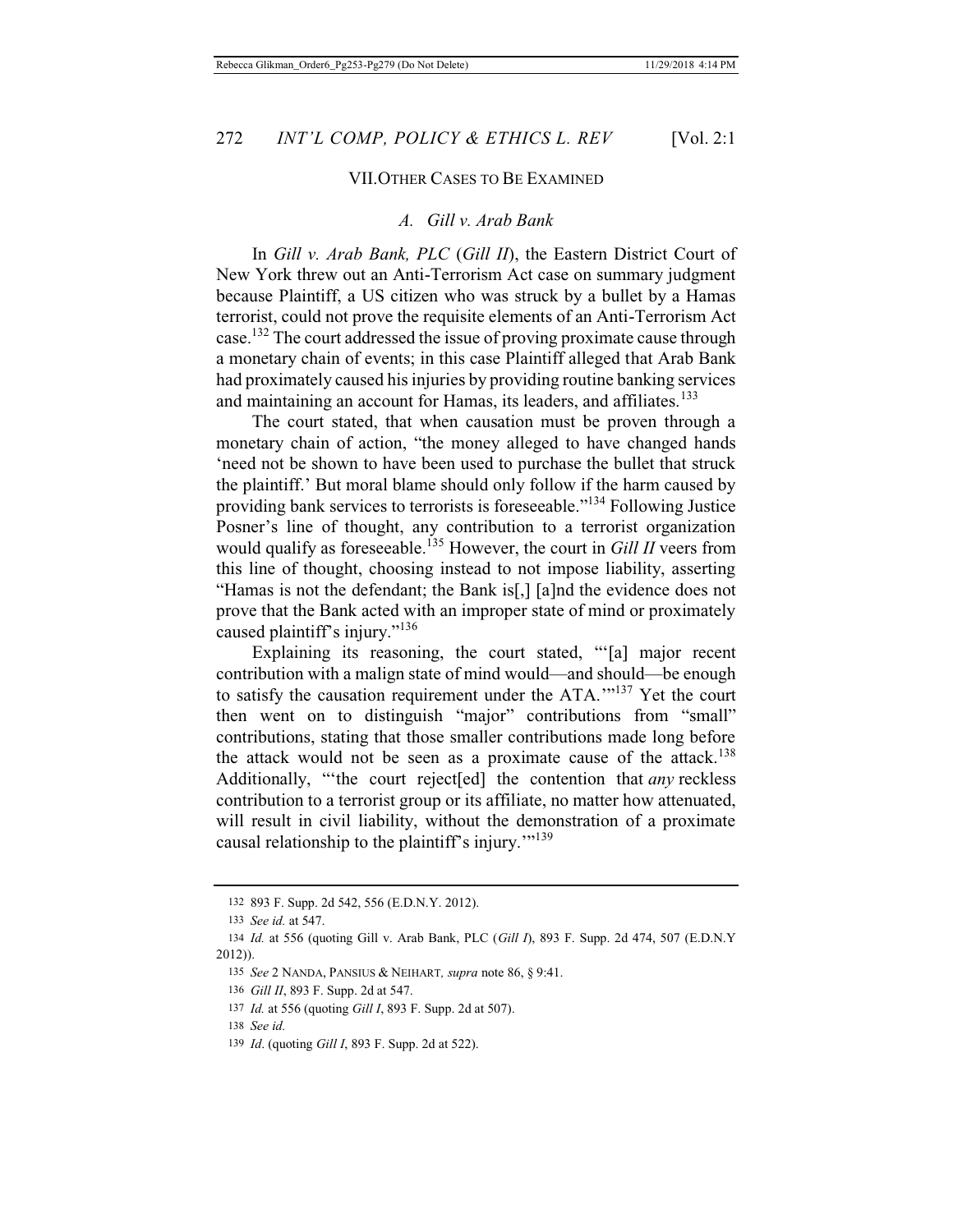The *Gill II* court's reasoning is troubling. Making a distinction between the size of the contribution does not seem to hold much weight. A contribution to a terrorist organization, especially one as well-known as Hamas, should be seen as a proximate cause regardless of the size of the contribution. Big or small, a contribution is a contribution. Donating money to Hamas cannot be looked at any other way. Hamas is a known terrorist organization who sponsors myriad acts of terror across the Middle East.<sup>140</sup> How can a contributor state that they did not know that there was even the faintest chance that their donation money would or could have been used for illicit terrorist activity? This seems inconceivable to the ordinary person, and the *Gill II* court does not say much in explaining its distinction.

The *Gill II* court also directly disagreed with Judge Posner regarding reckless contributions to terrorist organizations.141 The court refused to attach liability to monetary contributions that cannot be proven to be the proximate cause of the injury.<sup>142</sup>

This goes to the heart of the problem in Anti-Terrorism Act cases. Money is fungible, no Plaintiff can ever prove that the exact dollar that was contributed by a defendant was used to buy the bullet or bomb that injured or killed the Plaintiff. This is exactly what the *Gill* court is asking the Plaintiff to do, an impossible task.

Stopping terrorism means cutting off the organizations air supply, suffocating the heart of what keeps them going, and when it comes to terrorism, that means shutting off the money faucet.<sup>143</sup> This issue was well understood by Judge Posner, who insisted in *Boim III*, that liability should attach when a donation is made to a terrorist organization. In *Boim III*, the chain of causation was far more attenuated<sup>144</sup> than in *Gill II*, where banking services and donations were given directly to Hamas.<sup>145</sup>

*B. Strauss v. Credit Lyonnais, S.A.* 

## 1. Tracing Dollar for Dollar is Impossible as Explained by the Strauss v. Credit Lyonnais, S.A. Court

<sup>140</sup> *See, e.g.*, *Profile: Hamas Palestinian Movement*, BBC (May 12, 2017), http://www.bbc.com/news/world-middle-east-13331522.

<sup>141</sup> *See Gill II*, 893 F. Supp. 2d at 566.

<sup>142</sup> *See id.*

<sup>143</sup> *See* Ostefeld, *supra* note 22.

<sup>144</sup> *Boim III*, 549 F.3d at 702 (en banc).

<sup>145</sup> *See Gill II*, 893 F. Supp. 2d at \_\_.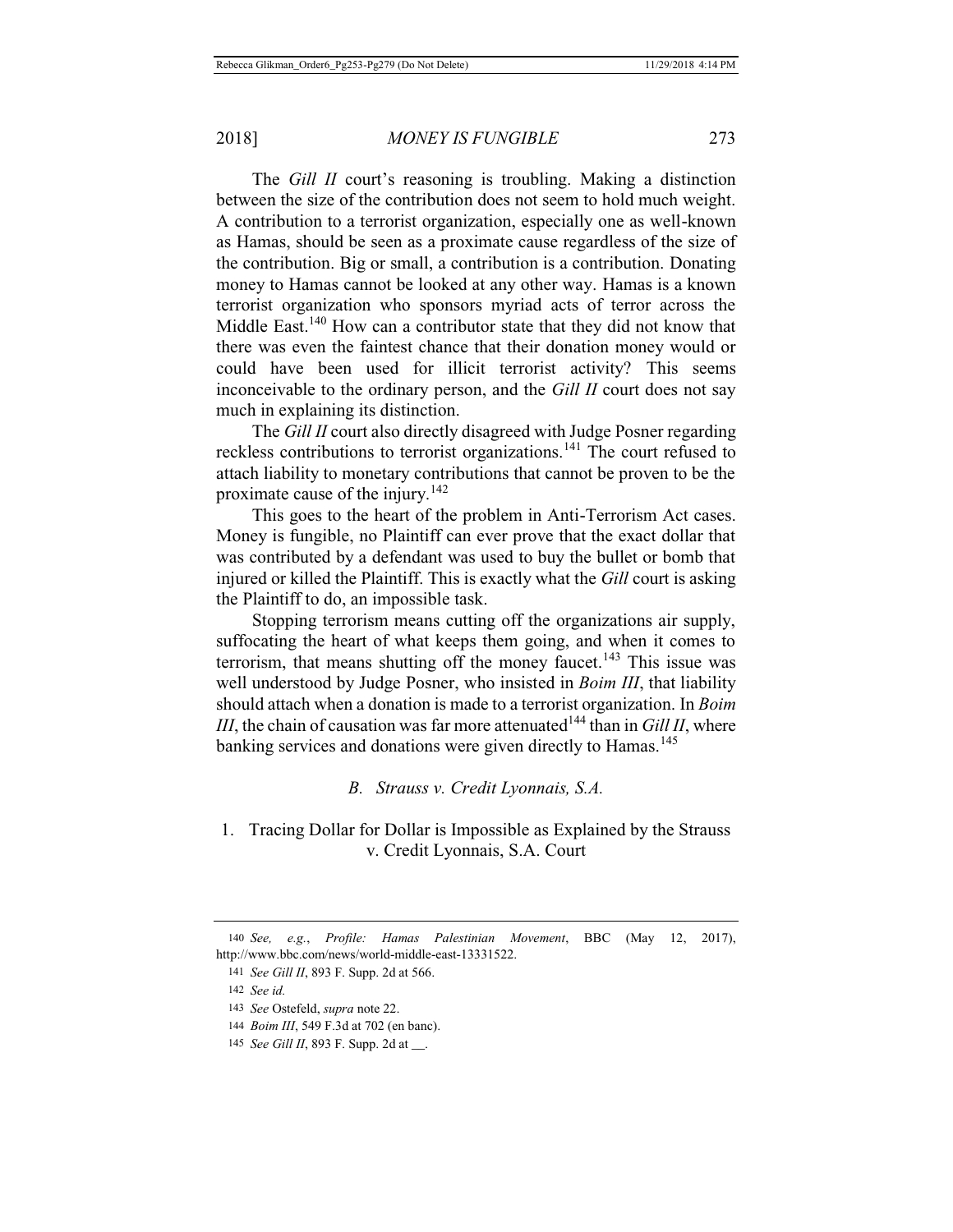In *Strauss v. Credit Lyonnais, S.A.*, the court understood how difficult it could be to trace money donations to specific attacks.<sup>146</sup> They explained that "[p]laintiffs who bring an ATA action are not required to trace specific dollars to specific attacks to satisfy the proximate cause standard. Such a task would be impossible and would make the ATA practically dead letter because '[m]oney is fungible."<sup>147</sup> The court further reasoned that Plaintiff was not responsible for proving that the money Defendant contributed was, "[u]sed to purchase the bullet that struck the plaintiff. A contribution, if not used directly, arguably would be used indirectly by substituting it for money in Hamas' treasury; money transferred by Hamas' political wing in place of the donation could be used to buy bullets."148 The *Strauss* court understood the reasoning behind the Anti-Terrorism Act, stating, "[t]hat is why Congress crafted the ATA to cut off all money to terrorist organizations, finding that they are fundamentally tainted even if they also have non-violent public welfare operations."<sup>149</sup>

In *Strauss*, the court grappled with the differing standards coming out of the *Boim III* and *Rothstein* cases.<sup>150</sup> *Strauss* dealt with a French charity, Comité de Bienfaisance et de Secours aux Palestiniens (CBSP), that had opened up an account at Defendants bank, Credit Lyonnais.<sup>151</sup> CBSP was not yet on any terrorist watch list in France, yet the bank had flagged the account on two occasions due to suspicious activity and brought it to the attention of the French authorities.<sup>152</sup> Defendant argued that the issue of proximate cause was not crystal clear, the CBSP was not on a terrorist watch list and the French authorities had cleared the charity each time it was brought to their attention.

However, the court thought otherwise, believing that a jury could find based on the evidence "that Defendant sent millions of dollars to organizations controlled by Hamas, and was providing financial services to Hamas' primary fundraiser in France."153 Additionally, the court found "[t]here also [was] evidence that, during the same period, Hamas financed and executed the attacks that injured Plaintiffs and/or Plaintiffs' family members."<sup>154</sup> The court continued to reason that the contributions "sent

<sup>146 925</sup> F. Supp. 2d 414 (E.D.N.Y. 2013).

<sup>147</sup> *Id.* at 433 (quoting Holder v. Humanitarian Law Project, 561 U.S. 1, 31 (2010)).

<sup>148</sup> *Id.* at 433-34.

<sup>149</sup> *Id*. at 434.

<sup>150</sup> *See id*. at 442.

<sup>151</sup> *See id.* at 418-19.

<sup>152</sup> *See id.* at 420.

<sup>153</sup> *Id.* at 432.

<sup>154</sup> *Id.*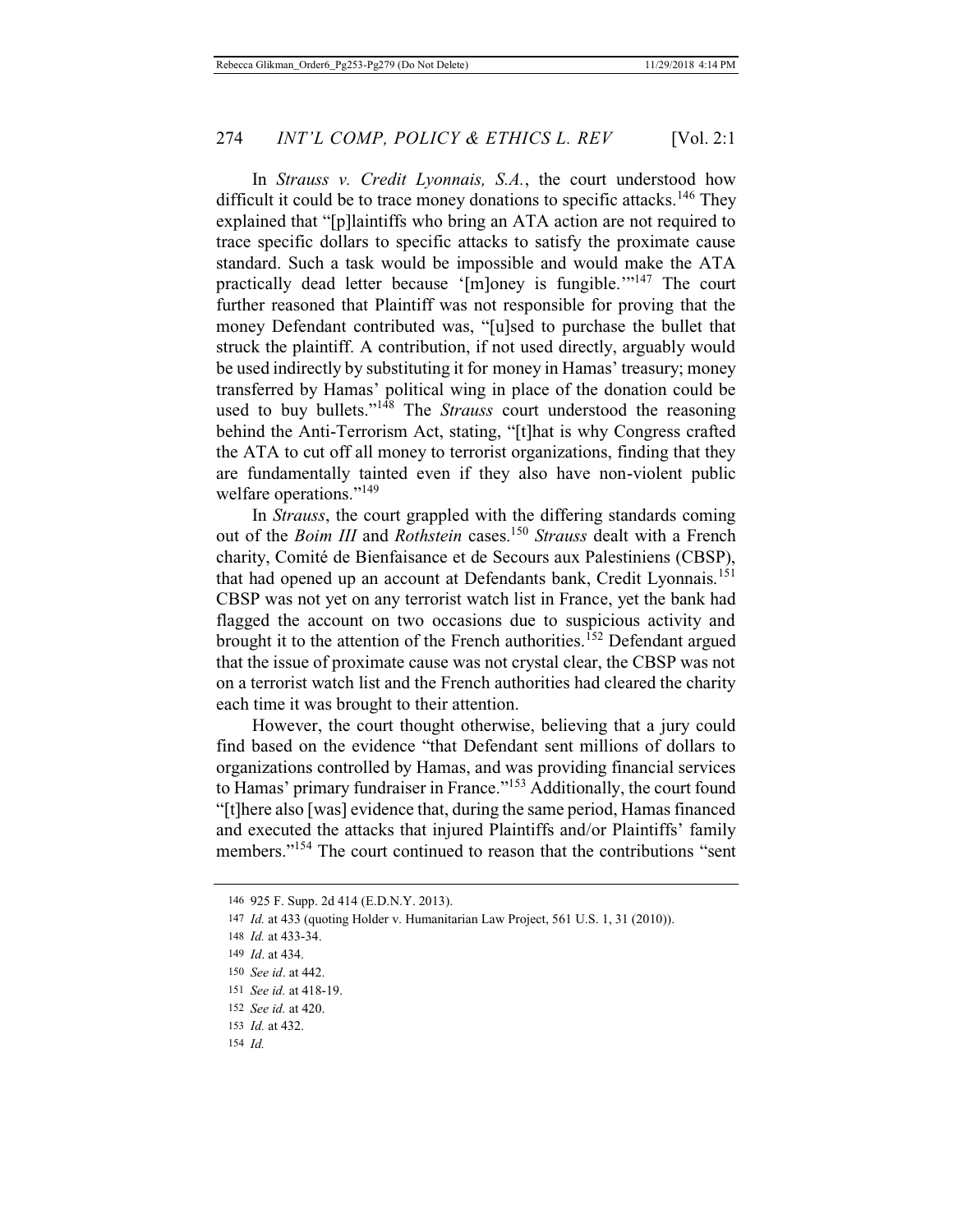from Defendant to Hamas front organizations was a substantial reason that Hamas was able to perpetrate the terrorist attacks at issue, and that Hamas' increased ability to carry out deadly attacks was a foreseeable consequence of sending millions of dollars to groups controlled by Hamas."<sup>155</sup>

The court emphasized that the terrorist attacks were actually carried out during the same time frame that the donations were being made by CBSP.156 This helped the court create more than just an inference that the CBSP account was a proximate cause of the attacks made on Plaintiffs.<sup>157</sup> Yet, the court still stressed that no Plaintiff has to prove that it was those exact dollars that were donated to CBSP that purchased the bullet or weapon.<sup>158</sup>

*Strauss* also distinguished itself from the facts of *Rothstein*, which Defendant argued was controlling in the instant case.<sup>159</sup> The court noted "[t]he Second Circuit held that these allegations, along with conclusory allegations that the dollars the defendant provided to the Iranian government 'would be used *to cause and facilitate terrorist attacks* by Iranian-sponsored terrorist organizations *such as* Hamas [and] Hizbollah [sic],' were not adequate to plead proximate causation."<sup>160</sup>

However, in *Strauss*, CBSP was the largest donor to Hamas in France<sup>161</sup> and was essentially its "charity" money collection arm in France. Unlike in *Rothstein*, where Iran, a state sponsor of terrorism, was the defendant but also a legitimate sovereign government. In *Strauss*, "Defendant was purportedly going directly to Hamas front-groups, rather than to a government that performs myriad legitimate functions in addition to allegedly funding terrorist organizations."162 Additionally, the court in *Strauss* pointed out that "[h]ere, Hamas carried out the attacks during the same period of time within which the money was transferred, which, again, is distinguishable from *Rothstein*, where Iran did not carry out the attacks at issue."<sup>163</sup>

The court in *Strauss*, while distinguishing itself from the Second Circuit and its opinion in *Rothstein*, did not align itself with the Seventh Circuit and its decision in *Boim III*. *Strauss,* emphasized the size and time

<sup>155</sup> *Id.*

<sup>156</sup> *See id.* at 433.

<sup>157</sup> *See id.* at 432-33.

<sup>158</sup> *See id.* at 433-34.

<sup>159</sup> *See id.* at 432.

<sup>160</sup> *Id.* at 433 (*quoting Rothstein*, 708 F.3d at 97).

<sup>161</sup> *See id.* at 419.

<sup>162</sup> *Id.* at 433.

<sup>163</sup> *Id.*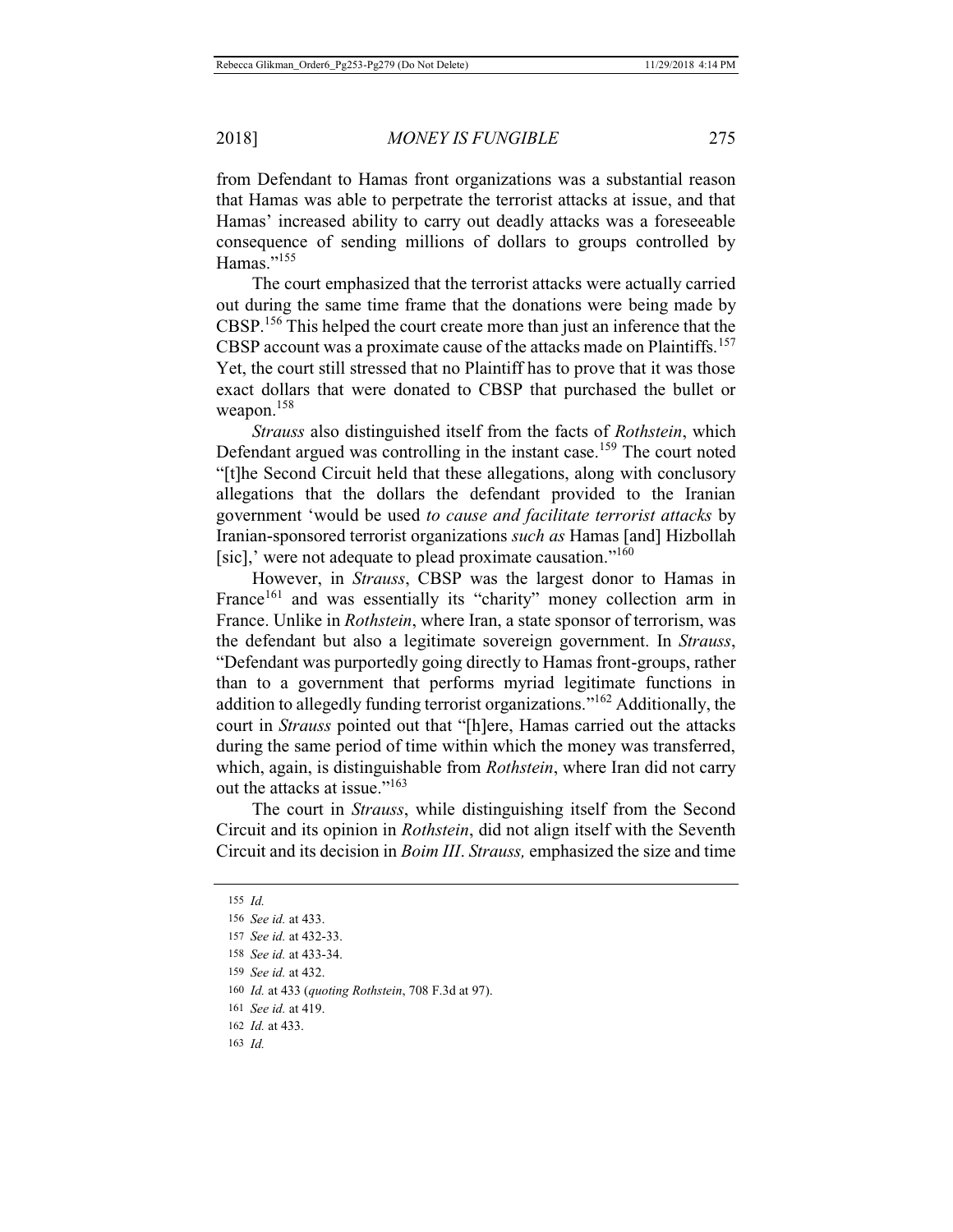of the donation and/or contribution, explaining that those two factors would be largely determinative for a finding of proximate cause.<sup>164</sup> *Boim III*, however, found that any donation to a charity, charity front organization, or terrorist group, would satisfy the proximate cause requirement regardless of the size or timing of the contribution.<sup>165</sup> As Judge Posner stressed, a donation to a terrorist group cannot be characterized as anything but.<sup>166</sup> No donor or contributor can escape liability by simply claiming their actions did not make the outcome foreseeable.167

### *C. Owens v. BNP Paribas S.A.*

### 1. The Distinction Between State Sponsors of Terrorism and Foreign Terrorist Groups Should Be Irrelevant

The dispute between which circuit's interpretation of the proximate cause standard under the Anti-Terrorism Act should be endorsed was once again recently brought to a head in *Owens v. BNP Paribas S.A.* in the D.C. District Court.168 *Owens* involved a suit against the BNP Paribas, a bank, for its involvement with Sudan, a state sponsor of terrorism, in the bombings of the U.S. embassies in Tanzania and Kenya in 1998.<sup>169</sup> Al Qaeda claimed responsibility for the attacks, which were accomplished "with the assistance of the Republic of Sudan, which provided safe harbor to al Qaeda throughout the mid-1990s, as well as financial, military, and intelligence assistance."<sup>170</sup>

Plaintiffs contended that the standard set out in *Rothstein* by the Second Circuit was too stringent and should not be followed; the standard set out by the Seventh Circuit in *Boim III*, should be adhered to instead.<sup>171</sup> However, the court in *Owens* tried to distinguish *Rothstein*, explaining, "[to] the extent that court stressed the need for a closer connection between the defendants and the plaintiffs' injuries, it is important to remember that *Rothstein*, unlike most ATA cases, involved actors who

- 168 235 F. Supp. 3d at 85.
- 169 *See id.* at 86–87.
- 170 *Id.*
- 171 *See id.* at 95-96.

<sup>164</sup> *See id.* at 432.

<sup>165</sup> *See Boim III*, 549 F.3d at 699-72 (en banc).

<sup>166</sup> *See id.* at 701.

<sup>167</sup> *See id.* at 698.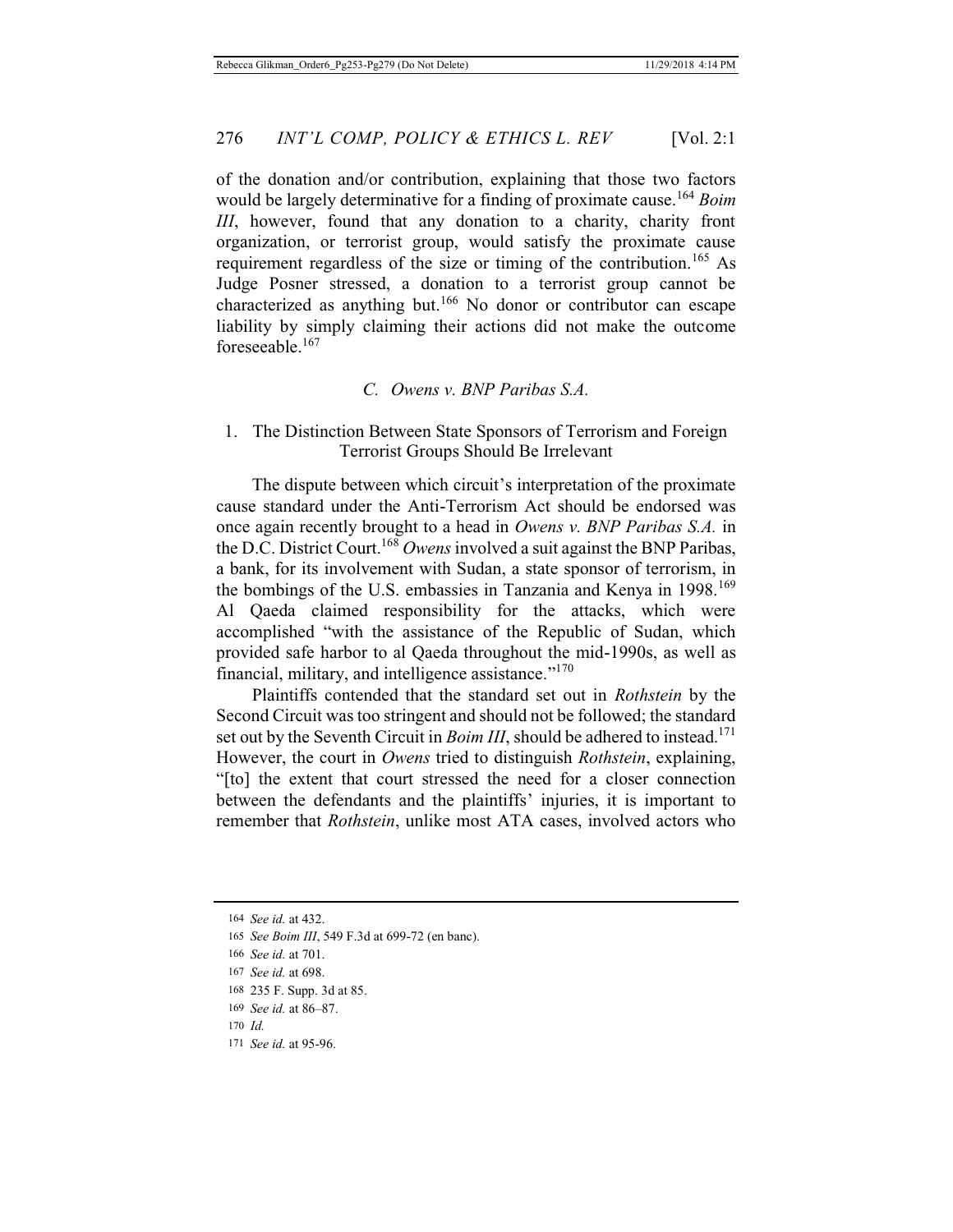were not directly connected to any terrorist organization or to agents of a terrorist organization."<sup>172</sup>

The court then drew a parallel between the facts in *Rothstein* and the facts in *Owen*, qualifying that in *Rothstein*, the bank defendant had been dealing with Iran, a sovereign state.<sup>173</sup> Furthermore, the court asserted

The *Rothstein* defendants, like the bank defendants here, were thus one step further removed from the acts that caused the plaintiffs' injuries, separated by a sovereign state that was not simply a funnel to provide money to terrorists, but that may well have used the funds processed for any number of legitimate purposes.<sup>174</sup>

The *Owens* court then concluded that as "was true in *Rothstein*, [P]laintiffs here present no facts showing, for example, that BNPP provided money to a terrorist group, that the money BNPP processed for Sudan was transferred to al Qaeda, or that Sudan would have been unable to assist al Qaeda without the funds that BNPP processed."175 The main issue for Plaintiffs in *Owens* was a lack of evidence.176 This lack of evidence led the court to believe that the claim was too highly attenuated to find a showing of proximate cause between the bank's actions and the subsequent suicide attacks. $177$ 

The court also discounted Plaintiffs argument that money is fungible and therefore it should not matter that the money may have been given for humanitarian purposes, similar to *Rothstein* as both dealt with state sponsors of terrorism.<sup>178</sup> While the court agreed that money is fungible, they argued that the rules are different when it comes to state sponsors of terrorism and foreign terrorist groups.<sup>179</sup> The distinction seems to be irrelevant. While there is a clear difference between a state sponsor of terrorism and foreign terrorist groups, the ends they purport to bring about are the same. The means with which they get to those ends should be irrelevant under the Anti-Terrorism Act.

- 174 *Id.*
- 175 *Id.* at 99.
- 176 *See id.*
- 177 *See id.*
- 178 *See id.* at 100.
- 179 *See id.*

<sup>172</sup> *Id.* at 97.

<sup>173</sup> *See id.* at 97.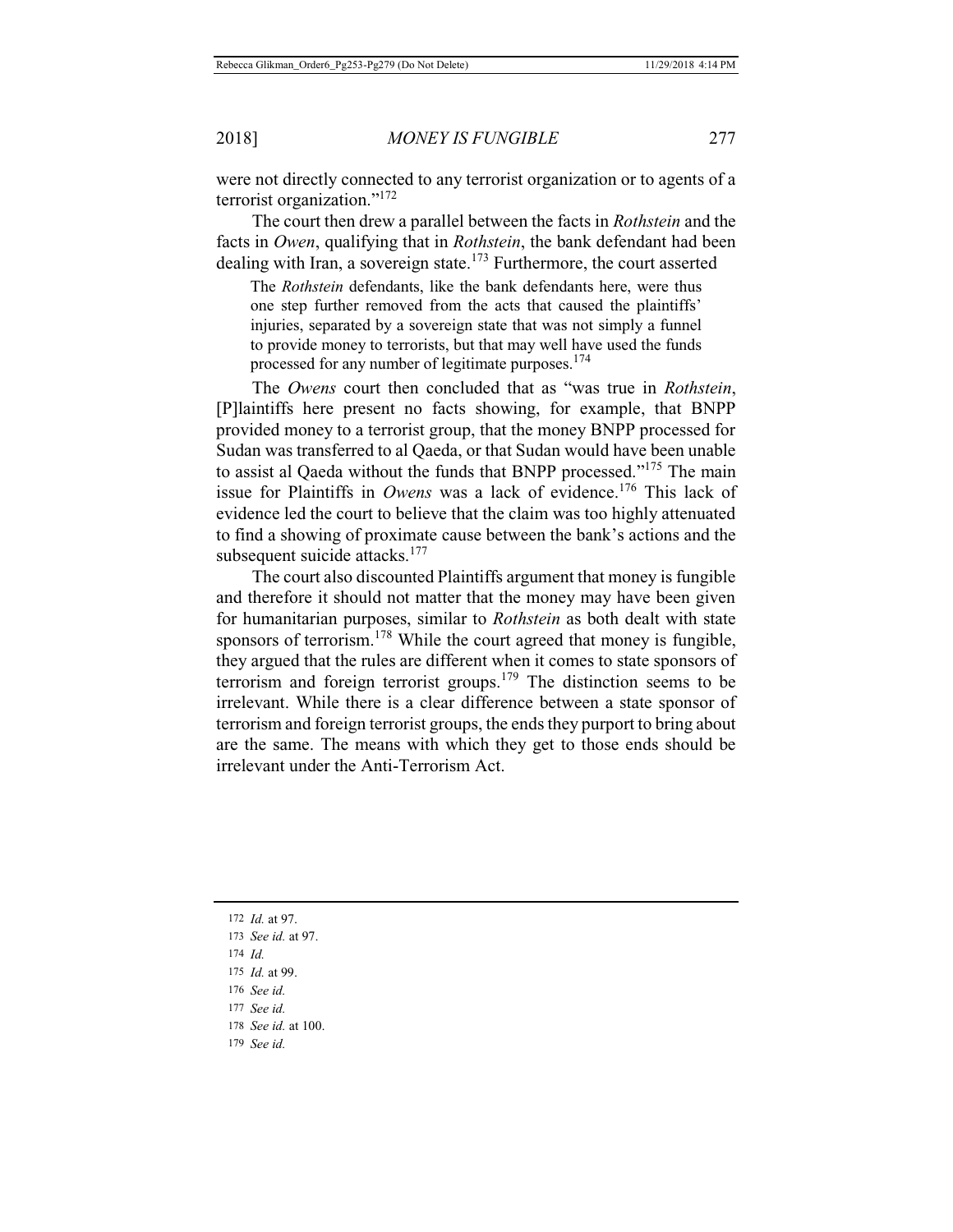#### IX. CONCLUSION

### *A. All Circuits Should Embrace the Standard of Proximate Cause as Outlined by the Seventh Circuit in Boim III*

The confusion and differing results in Anti-Terrorism Act cases is abundant and sure to continue in the near future. All courts should embrace the standard of proximate cause that Justice Posner laid out in *Boim III*.

The Second Circuit in *Rothstein* ruled that proximate cause must be proven to plead a successful Anti-Terrorism Act case.<sup>180</sup> However, they ultimately ruled in that case that the Plaintiff could not prove proximate cause because the chain of causation was too highly attenuated to trace the dollar contribution back to UBS.181 The Second Circuit felt that while Iran was a state sponsor of terrorism, the court could not definitively trace the cash contributions from UBS to Iran and then to Hezbollah.<sup>182</sup> The fact that Iran was a state sponsor of terrorism as well as sovereign nation should not detract from the proximate cause analysis.<sup>183</sup> If a state has been designated as a state sponsor of terrorism, it should not be too difficult to discern that money donated to it could be going to terrorist groups in the near future.

The analysis that Judge Posner outlined in *Boim III* is directly applicable to the *Rothstein* case. In *Boim III*, Posner made clear that liability could not be escaped by donating to Hamas or any terrorist organization and then claiming that the money was allocated to the nonterrorist functions of the organization.184 Similarly in *Rothstein*, liability cannot be escaped by donating to a state sponsor of terrorism and then claiming it was completely unforeseeable for the money to be used for terrorist attacks. While it is certainly less likely in *Rothstein* because the case deals with a sovereign state, it is not unreasonably foreseeable. Furthermore, the *Rothstein* case could be arguably more foreseeable than

<sup>180</sup> *Rothstein*, 708 F.3d at 95.

<sup>181</sup> *See id.*

<sup>182</sup> *See id.* at 97.

<sup>183</sup> *See id.* at 86 ("Since 1984, the United States Department of State . . . has continuously . . . designated Iran a state sponsor of terrorism. In 1996, a State Department report found that Iran had continued "to encourage Hizballa [sic], HAMAS [sic], [and] the PIJ" to engage in "violence and terrorism," and that Iran was "the premier state sponsor of international terrorism." And in 2006, the Secretary of State described Iran as "the central banker for terrorism around the world." (quoting Amended Complaint, Rothstein v. USB AG, 647 F. Supp. 2d 292 (S.D.N.Y. 2009) (No. 1:08-CV-04414-JSR)).

<sup>184</sup> *Boim III*, 549 F.3d at 688.